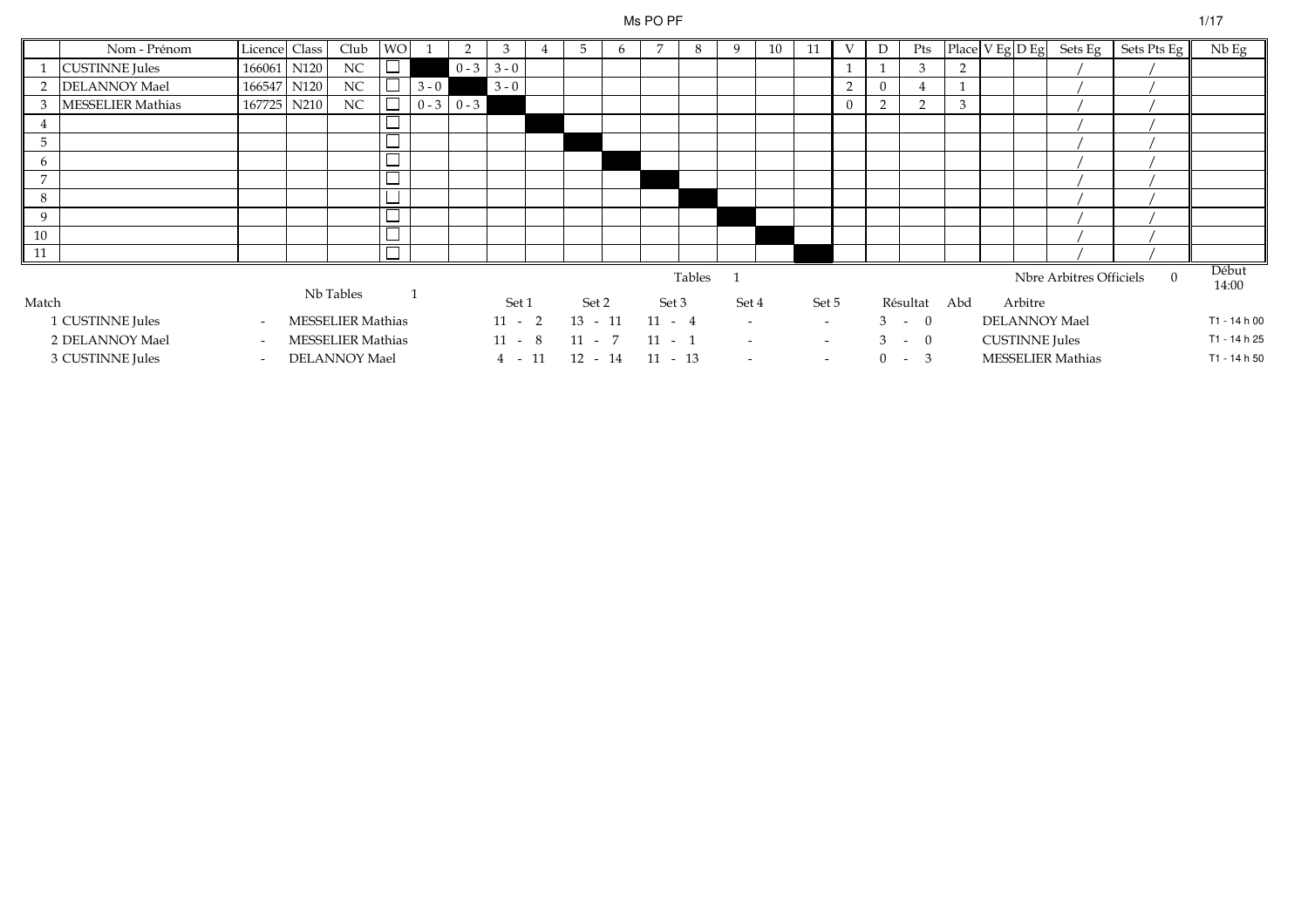# Dm PR PF

|               | Nom - Prénom          | Licence Class            | Club                 | <b>WO</b> |         | $\overline{2}$  | 3             | 5         | 6 | 7        | 8         |                          | 10 | 11     | V              | D             | Pts          |   |         | Place $V$ Eg $D$ Eg Sets Eg $\vert$ | Sets Pts Eg | Nb Eg          |
|---------------|-----------------------|--------------------------|----------------------|-----------|---------|-----------------|---------------|-----------|---|----------|-----------|--------------------------|----|--------|----------------|---------------|--------------|---|---------|-------------------------------------|-------------|----------------|
|               | <b>DELANNOY Emily</b> | 160519 N119              | D <sub>6</sub>       |           |         |                 | $3 - 1$ 0 - 3 |           |   |          |           |                          |    |        |                |               | 3            | 2 |         |                                     |             |                |
| $\mathcal{D}$ | <b>DECLOUX Chloe</b>  | 159703 N104              | N <sub>C</sub>       |           | $1 - 3$ |                 | $1 - 3$       |           |   |          |           |                          |    |        | $\overline{0}$ | $\mathcal{D}$ | $\sim$       | 3 |         |                                     |             |                |
|               | <b>CORYN</b> Yasmine  | 164548 N076              | $\rm NC$             |           |         | $3 - 0$ $3 - 1$ |               |           |   |          |           |                          |    |        | 2              | $\mathbf{0}$  |              |   |         |                                     |             |                |
|               |                       |                          |                      |           |         |                 |               |           |   |          |           |                          |    |        |                |               |              |   |         |                                     |             |                |
| $5^{\circ}$   |                       |                          |                      |           |         |                 |               |           |   |          |           |                          |    |        |                |               |              |   |         |                                     |             |                |
| 6             |                       |                          |                      |           |         |                 |               |           |   |          |           |                          |    |        |                |               |              |   |         |                                     |             |                |
| 7             |                       |                          |                      |           |         |                 |               |           |   |          |           |                          |    |        |                |               |              |   |         |                                     |             |                |
| 8             |                       |                          |                      | $\sim$    |         |                 |               |           |   |          |           |                          |    |        |                |               |              |   |         |                                     |             |                |
| 9             |                       |                          |                      | ٠         |         |                 |               |           |   |          |           |                          |    |        |                |               |              |   |         |                                     |             |                |
| 10            |                       |                          |                      |           |         |                 |               |           |   |          |           |                          |    |        |                |               |              |   |         |                                     |             |                |
| $\vert$ 11    |                       |                          |                      |           |         |                 |               |           |   |          |           |                          |    |        |                |               |              |   |         |                                     |             |                |
|               |                       |                          |                      |           |         |                 |               |           |   |          | Tables 15 |                          |    |        |                |               |              |   |         | Nbre Arbitres Officiels             | $\Omega$    | Début<br>10:00 |
| Match         |                       |                          | Nb Tables            |           |         |                 | Set 1         | Set 2     |   | Set 3    |           | Set 4                    |    | Set 5  |                |               | Résultat Abd |   | Arbitre |                                     |             |                |
|               | 1 DELANNOY Emily      | $\sim$                   | <b>CORYN</b> Yasmine |           |         |                 | $9 - 11$      | $3 - 11$  |   | $6 - 11$ |           | $\overline{\phantom{0}}$ |    | $\sim$ |                |               | $0 - 3$      |   |         | DECLOUX Chloe                       |             | T15 - 10 h 00  |
|               | 2 DECLOUX Chloe       | $\overline{\phantom{a}}$ | <b>CORYN</b> Yasmine |           |         |                 | $3 - 11$      | $11 - 9$  |   | $1 - 11$ |           | $6 - 11$                 |    | $\sim$ |                |               | $-3$         |   |         | <b>DELANNOY Emily</b>               |             | T15 - 10 h 25  |
|               | 3 DELANNOY Emily      | $\overline{\phantom{a}}$ | DECLOUX Chloe        |           |         |                 | $11 - 9$      | $14 - 12$ |   | $8 - 11$ |           | $11 - 8$                 |    | $\sim$ |                | 3             | $\sim$ 1     |   |         | <b>CORYN Yasmine</b>                |             | T15 - 10 h 50  |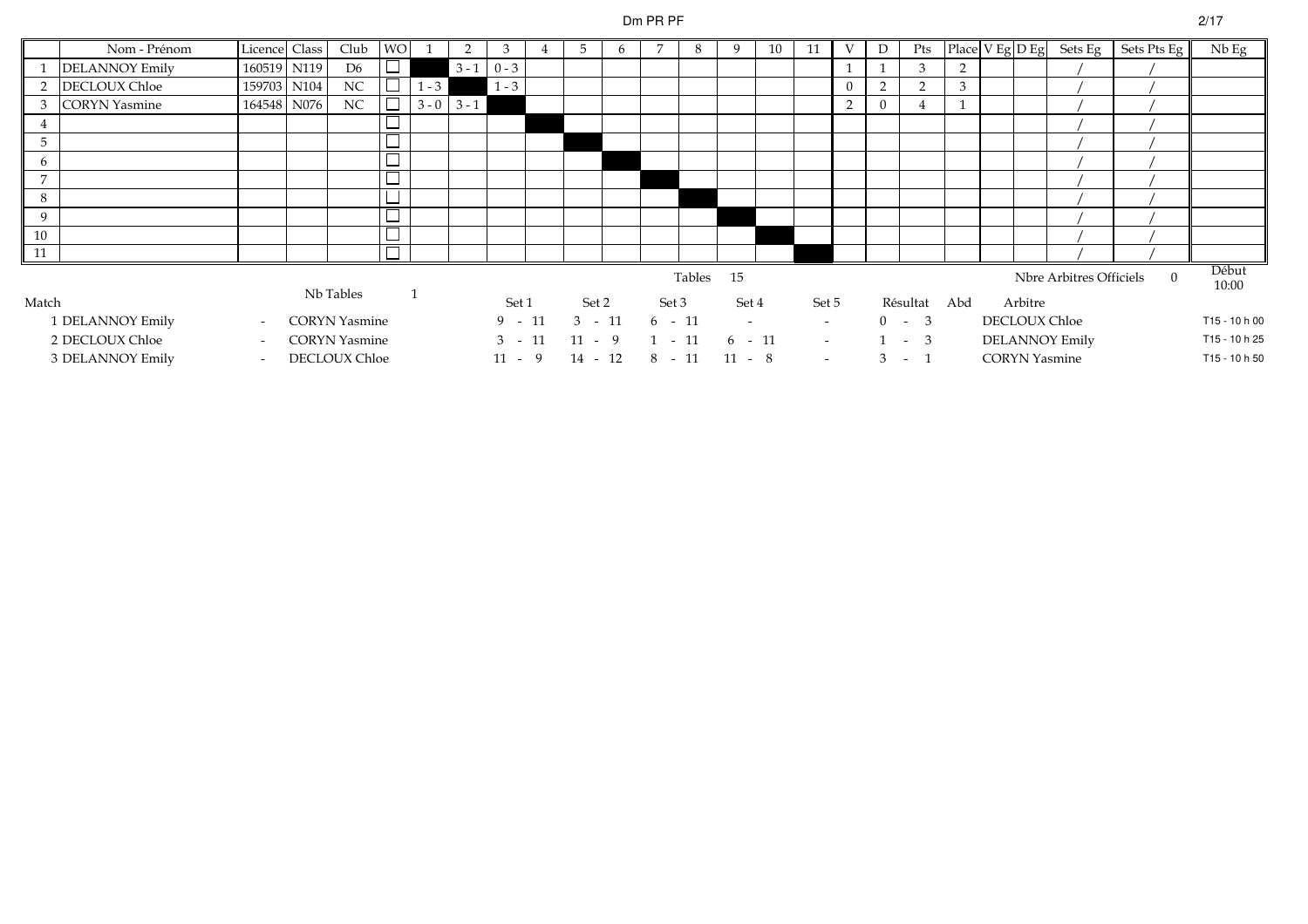#### Ms PR P1

|                | Nom - Prénom          | Licence Class            | Club                 | <b>WO</b> |         | 2             | 3        |                     |                     | 6 | $\overline{7}$ | 8      | 9            | 10 | 11                       |                | D              | Pts                          |     |               | Place $V$ Eg $D$ Eg Sets Eg | Sets Pts Eg  | Nb Eg          |
|----------------|-----------------------|--------------------------|----------------------|-----------|---------|---------------|----------|---------------------|---------------------|---|----------------|--------|--------------|----|--------------------------|----------------|----------------|------------------------------|-----|---------------|-----------------------------|--------------|----------------|
|                | <b>HARVENGT</b> Jules | 163614 N045              | E0                   |           |         | $3 - 0$       |          | $3 - 0$ 3 - 0 3 - 0 |                     |   |                |        |              |    |                          |                | $\Omega$       | 8                            |     |               |                             |              |                |
|                | PIRARD Aloyss         | 165195 N120              | $\rm NC$             |           | $0 - 3$ |               |          |                     | $2 - 3$ 3 - 0 0 - 3 |   |                |        |              |    |                          |                | 3              | $5\overline{)}$              |     |               |                             |              |                |
| 3              | DELEAU Jean           | 165017 N163              | NC                   |           |         | $0 - 3$ 3 - 2 |          |                     | $3 - 0$ 0 - 3       |   |                |        |              |    |                          | $\overline{2}$ | $\overline{2}$ | 6                            | 3   |               |                             |              |                |
|                | DELANNOY Mael         | 166547 N120              | $\rm NC$             |           | $0 - 3$ | $0 - 3$       | $0 - 3$  |                     | $0 - 3$             |   |                |        |              |    |                          | $\Omega$       |                | $\overline{4}$               | 5   |               |                             |              |                |
| -5             | <b>SFORZA Liam</b>    | 167082 N051              | NC                   |           |         | $0 - 3$ 3 - 0 |          | $3 - 0$ 3 - 0       |                     |   |                |        |              |    |                          | 3              |                | $\overline{7}$               | 2   |               |                             |              |                |
| 6              |                       |                          |                      |           |         |               |          |                     |                     |   |                |        |              |    |                          |                |                |                              |     |               |                             |              |                |
| $\overline{7}$ |                       |                          |                      |           |         |               |          |                     |                     |   |                |        |              |    |                          |                |                |                              |     |               |                             |              |                |
| 8              |                       |                          |                      | ـــــا    |         |               |          |                     |                     |   |                |        |              |    |                          |                |                |                              |     |               |                             |              |                |
| 9              |                       |                          |                      |           |         |               |          |                     |                     |   |                |        |              |    |                          |                |                |                              |     |               |                             |              |                |
| 10             |                       |                          |                      | ▃         |         |               |          |                     |                     |   |                |        |              |    |                          |                |                |                              |     |               |                             |              |                |
| $\vert$ 11     |                       |                          |                      |           |         |               |          |                     |                     |   |                |        |              |    |                          |                |                |                              |     |               |                             |              |                |
|                |                       |                          |                      |           |         |               |          |                     |                     |   |                | Tables | $\mathbf{1}$ | &  | 2                        |                |                |                              |     |               | Nbre Arbitres Officiels     | $\mathbf{1}$ | Début          |
|                |                       |                          |                      |           |         |               |          |                     |                     |   |                |        |              |    |                          |                |                |                              |     |               |                             |              | 10:00          |
| Match          |                       |                          | Nb Tables            |           | 2       |               | Set 1    |                     | Set 2               |   | Set 3          |        | Set 4        |    | Set 5                    |                |                | Résultat                     | Abd | Arbitre       |                             |              |                |
|                | 1 HARVENGT Jules      | $\overline{\phantom{a}}$ | SFORZA Liam          |           |         |               | $11 - 1$ |                     | $11 - 4$            |   | $11 - 3$       |        |              |    | $\sim$                   |                |                | $3 - 0$                      |     |               |                             |              | T1 - 10 h 00   |
|                | 2 PIRARD Aloyss       | $\overline{\phantom{a}}$ | <b>DELANNOY Mael</b> |           |         |               | $11 - 4$ |                     | $11 - 4$            |   | $11 - 8$       |        |              |    | $\sim$                   |                | 3              | $\overline{0}$<br>$\sim$ $-$ |     | DELEAU Jean   |                             |              | T2 - 10 h 00   |
|                | 3 HARVENGT Jules      | $\overline{\phantom{a}}$ | <b>DELANNOY Mael</b> |           |         |               | $11 - 1$ |                     | $11 - 3$            |   | $11 - 1$       |        |              |    |                          |                | 3              | $- 0$                        |     | SFORZA Liam   |                             |              | T1 - 10 h 25   |
|                | 4 PIRARD Aloyss       | $\overline{\phantom{a}}$ | DELEAU Jean          |           |         |               | $6 - 11$ |                     | $11 - 9$            |   | $11 - 9$       |        | $5 - 11$     |    | $4 - 11$                 |                |                | $2 - 3$                      |     |               |                             |              | T2 - 10 h 25   |
|                | 5 HARVENGT Jules      | $\overline{\phantom{a}}$ | DELEAU Jean          |           |         |               | $11 - 1$ |                     | $11 - 1$            |   | $11 - 1$       |        |              |    |                          |                | 3              | $\overline{0}$<br>$\sim$     |     |               |                             |              | T1 - 10 h 50   |
|                | 6 DELANNOY Mael       | $\overline{\phantom{a}}$ | SFORZA Liam          |           |         |               | $6 - 11$ |                     | $6 - 11$            |   | $2 - 11$       |        | $\sim$       |    | $\sim$                   |                | $\Omega$       | $-3$                         |     | PIRARD Aloyss |                             |              | T2 - 10 h 50   |
|                | 7 PIRARD Aloyss       | $\overline{\phantom{a}}$ | SFORZA Liam          |           |         |               | $2 - 11$ |                     | $5 - 11$            |   | $5 - 11$       |        |              |    | $\sim$                   |                | $\Omega$       | $-3$                         |     |               | <b>HARVENGT</b> Jules       |              | $T1 - 11 h 15$ |
|                | 8 DELEAU Jean         | $\overline{\phantom{a}}$ | <b>DELANNOY Mael</b> |           |         |               | $11 - 2$ |                     | $11 - 3$            |   | $11 - 5$       |        |              |    | $\sim$                   |                | 3              | $\overline{0}$<br>$\sim$     |     |               |                             |              | T2 - 11 h 15   |
|                | 9 HARVENGT Jules      | $\overline{\phantom{a}}$ | PIRARD Aloyss        |           |         |               | $11 - 0$ |                     | $11 - 1$            |   | $11 - 1$       |        |              |    | $\overline{\phantom{a}}$ |                | 3              | $\overline{0}$<br>$\sim$ $-$ |     |               |                             |              | T1 - 11 h 40   |
|                | 10 DELEAU Jean        | $\overline{\phantom{a}}$ | SFORZA Liam          |           |         |               | $8 - 11$ |                     | $10 - 12$           |   | $7 - 11$       |        |              |    | $\overline{\phantom{a}}$ |                | $\Omega$       | $-3$                         |     |               | <b>DELANNOY Mael</b>        |              | T2 - 11 h 40   |

# $3/17$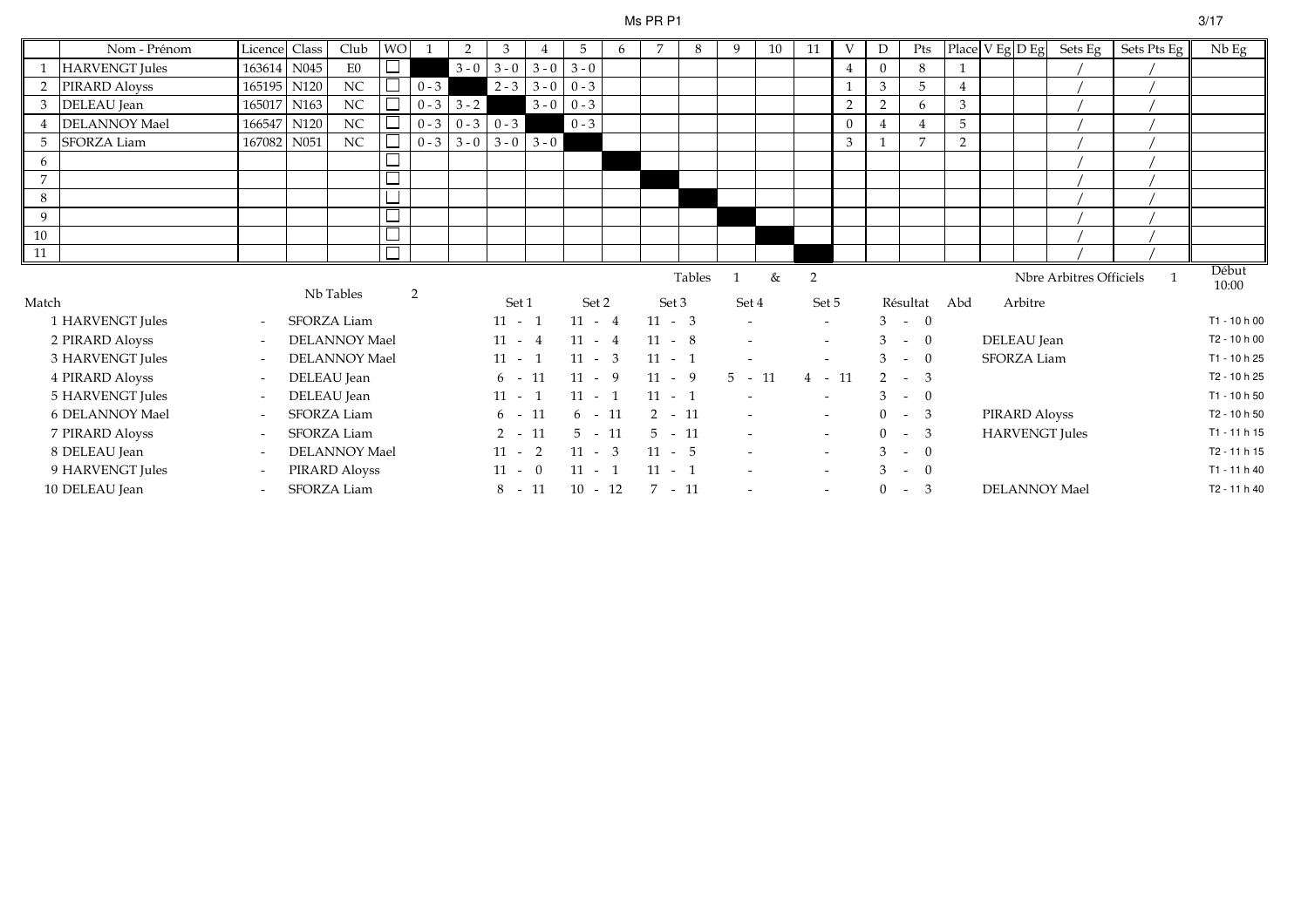#### Ms PR P2 $4/17$

|                | Nom - Prénom             | Licence                  | Class | Club                     | <b>WO</b> | $\overline{1}$ | $\overline{2}$  | 3         |         | 5             | 6       | $\overline{7}$ | 8             | 9        | 10 | 11             | $\mathbf{V}$ | D              | Pts                        | Place V Eg D Eg |                     | Sets Eg                  | Sets Pts Eg | $Nb$ Eg        |
|----------------|--------------------------|--------------------------|-------|--------------------------|-----------|----------------|-----------------|-----------|---------|---------------|---------|----------------|---------------|----------|----|----------------|--------------|----------------|----------------------------|-----------------|---------------------|--------------------------|-------------|----------------|
|                | <b>MAILLEUX Gregoire</b> | 153206                   | N073  | E <sub>6</sub>           |           |                | $3 - 0$         | $3 - 2$   | $3 - 0$ | $3 - 0$       | $3 - 0$ |                |               |          |    |                | 5            | $\overline{0}$ | 10                         |                 |                     |                          |             |                |
|                | <b>FIASSE Guillaume</b>  | 166465 N120              |       | NC                       |           | $0 - 3$        |                 | $3 - 1$   | $3 - 0$ | $3 - 0$       | $3 - 0$ |                |               |          |    |                |              |                | 9                          | $\overline{2}$  |                     |                          |             |                |
| 3              | <b>DAVREUX William</b>   | 164779                   | N051  | $_{\mathrm{NC}}$         |           |                | $2 - 3$ 1 - 3   |           | $3 - 0$ | $3 - 0$       | $3 - 0$ |                |               |          |    |                | 3            | $\overline{2}$ | 8                          | 3               |                     |                          |             |                |
|                | <b>MONTFORT Matéo</b>    | 166166                   | N079  | NC                       |           | $0 - 3$        | $0 - 3$         | $0 - 3$   |         | $3 - 0$       | $3 - 0$ |                |               |          |    |                | 2            | 3              | $\overline{7}$             | $\overline{4}$  |                     |                          |             |                |
| 5              | <b>DECAT Arnaud</b>      | 167036                   | N120  | NC                       |           | $0 - 3$        | $0 - 3$         | $0 - 3$   | $0 - 3$ |               | $3 - 1$ |                |               |          |    |                | $\mathbf{1}$ | $\overline{4}$ | 6                          | 5               |                     |                          |             |                |
| 6              | <b>MESSELIER Mathias</b> | 167725                   | N210  | NC                       |           |                | $0 - 3 \ 0 - 3$ | $0 - 3$   |         | $0 - 3$ 1 - 3 |         |                |               |          |    |                | $\Omega$     | 5              | 5                          | 6               |                     |                          |             |                |
| $\overline{7}$ |                          |                          |       |                          |           |                |                 |           |         |               |         |                |               |          |    |                |              |                |                            |                 |                     |                          |             |                |
| 8              |                          |                          |       |                          |           |                |                 |           |         |               |         |                |               |          |    |                |              |                |                            |                 |                     |                          |             |                |
| 9              |                          |                          |       |                          |           |                |                 |           |         |               |         |                |               |          |    |                |              |                |                            |                 |                     |                          |             |                |
| 10             |                          |                          |       |                          |           |                |                 |           |         |               |         |                |               |          |    |                |              |                |                            |                 |                     |                          |             |                |
| 11             |                          |                          |       |                          |           |                |                 |           |         |               |         |                |               |          |    |                |              |                |                            |                 |                     |                          |             |                |
|                |                          |                          |       | Nb Tables                |           |                |                 |           |         |               |         |                | <b>Tables</b> | 3        | &  | $\overline{4}$ |              |                |                            |                 |                     | Nbre Arbitres Officiels  | $\Omega$    | Début<br>10:00 |
| Match          |                          |                          |       |                          |           | 2              |                 | Set 1     |         | Set 2         |         | Set 3          |               | Set 4    |    | Set 5          |              |                | Résultat Abd               |                 | Arbitre             |                          |             |                |
|                | 1 MAILLEUX Gregoire      | $\overline{\phantom{a}}$ |       | <b>MESSELIER Mathias</b> |           |                |                 | $11 - 1$  |         | $11 - 4$      |         | $11 - 5$       |               |          |    | $\sim$         |              |                | $3 - 0$                    |                 |                     | DAVREUX William          |             | T3 - 10 h 00   |
|                | 2 FIASSE Guillaume       | $\overline{\phantom{a}}$ |       | <b>DECAT Arnaud</b>      |           |                |                 | $11 - 3$  |         | $11 - 1$      |         | $11 - 2$       |               |          |    | $\sim$         |              | 3              | $-$ 0                      |                 |                     | <b>MONTFORT Matéo</b>    |             | T4 - 10 h 00   |
|                | 3 DAVREUX William        | $\overline{\phantom{a}}$ |       | <b>MONTFORT Matéo</b>    |           |                |                 | $11 - 8$  |         | $11 - 4$      |         | $11 - 7$       |               |          |    |                |              | 3              | $- 0$                      |                 |                     | <b>FIASSE Guillaume</b>  |             | T3 - 10 h 25   |
|                | 4 MAILLEUX Gregoire      | $\overline{\phantom{a}}$ |       | <b>DECAT Arnaud</b>      |           |                |                 | $11 - 4$  |         | $11 - 4$      |         | $11 - 2$       |               |          |    |                |              |                | $\overline{0}$<br>$\sim$   |                 |                     | <b>MESSELIER Mathias</b> |             | T4 - 10 h 25   |
|                | 5 FIASSE Guillaume       | $\overline{\phantom{a}}$ |       | <b>MONTFORT Matéo</b>    |           |                |                 | $12 - 10$ |         | $11 - 3$      |         | $11 - 8$       |               |          |    |                |              | 3              | $\overline{0}$<br>$\omega$ |                 |                     | <b>MAILLEUX Gregoire</b> |             | T3 - 10 h 50   |
|                | 6 DAVREUX William        | $\overline{\phantom{a}}$ |       | <b>MESSELIER Mathias</b> |           |                |                 | $11 - 4$  |         | $11 - 0$      |         | $11 - 5$       |               |          |    | $\sim$         |              | 3              | $\overline{0}$<br>$\sim$   |                 | <b>DECAT Arnaud</b> |                          |             | T4 - 10 h 50   |
|                | 7 MAILLEUX Gregoire      | $\overline{\phantom{a}}$ |       | <b>MONTFORT Matéo</b>    |           |                |                 | $11 - 4$  |         | $11 - 1$      |         | $11 - 2$       |               |          |    |                |              | 3              | $- 0$                      |                 |                     | <b>MESSELIER Mathias</b> |             | T3 - 11 h 15   |
|                | 8 FIASSE Guillaume       | $\overline{\phantom{a}}$ |       | DAVREUX William          |           |                |                 | $12 - 10$ |         | $9 - 11$      |         | $11 - 5$       |               | $11 - 8$ |    |                |              |                | $-1$                       |                 | <b>DECAT Arnaud</b> |                          |             | T4 - 11 h 15   |
|                | 9 DECAT Arnaud           | $\overline{\phantom{a}}$ |       | <b>MESSELIER Mathias</b> |           |                |                 | $11 -$    | 13      | $11 - 5$      |         | $11 - 5$       |               | $11 - 7$ |    |                |              | 3              | $-1$                       |                 |                     | <b>FIASSE Guillaume</b>  |             | T3 - 11 h 40   |
|                | 10 MAILLEUX Gregoire     | $\overline{\phantom{a}}$ |       | DAVREUX William          |           |                |                 | $13 - 11$ |         | $11 - 8$      |         | $8 - 11$       |               | $4 - 11$ |    | $11 - 4$       |              | 3              | $-2$                       |                 |                     | <b>MONTFORT Matéo</b>    |             | T4 - 11 h 40   |
|                | 11 FIASSE Guillaume      | $\overline{\phantom{a}}$ |       | <b>MESSELIER Mathias</b> |           |                |                 | $11 - 2$  |         | $11 - 2$      |         | $11 - 0$       |               |          |    |                |              |                | $- 0$                      |                 |                     | <b>MAILLEUX Gregoire</b> |             | T3 - 12 h 05   |
|                | 12 MONTFORT Matéo        | $\overline{\phantom{a}}$ |       | <b>DECAT Arnaud</b>      |           |                |                 | $11 - 2$  |         | $11 - 5$      |         | $11 - 2$       |               |          |    | $\sim$         |              | 3              | $-0$                       |                 |                     | DAVREUX William          |             | T4 - 12 h 05   |
|                | 13 MAILLEUX Gregoire     | $\overline{\phantom{a}}$ |       | <b>FIASSE Guillaume</b>  |           |                |                 | $11 - 8$  |         | $13 - 11$     |         | $11 - 6$       |               |          |    | $\sim$         |              |                | $-$ 0                      |                 |                     |                          |             | T3 - 12 h 30   |
|                | 14 DAVREUX William       | $\overline{\phantom{a}}$ |       | DECAT Arnaud             |           |                |                 | $11 - 5$  |         | $11 - 3$      |         | $11 - 3$       |               |          |    | $\sim$         |              | 3              | $\theta$<br>$\sim$         |                 |                     |                          |             | T4 - 12 h 30   |
|                | 15 MONTFORT Matéo        |                          |       | <b>MESSELIER Mathias</b> |           |                |                 | $11 - 6$  |         | $11 - 2$      |         | $11 - 5$       |               |          |    |                |              | 3              | $-0$                       |                 |                     | <b>FIASSE Guillaume</b>  |             | T1 - 12 h 30   |
|                |                          |                          |       |                          |           |                |                 |           |         |               |         |                |               |          |    |                |              |                |                            |                 |                     |                          |             |                |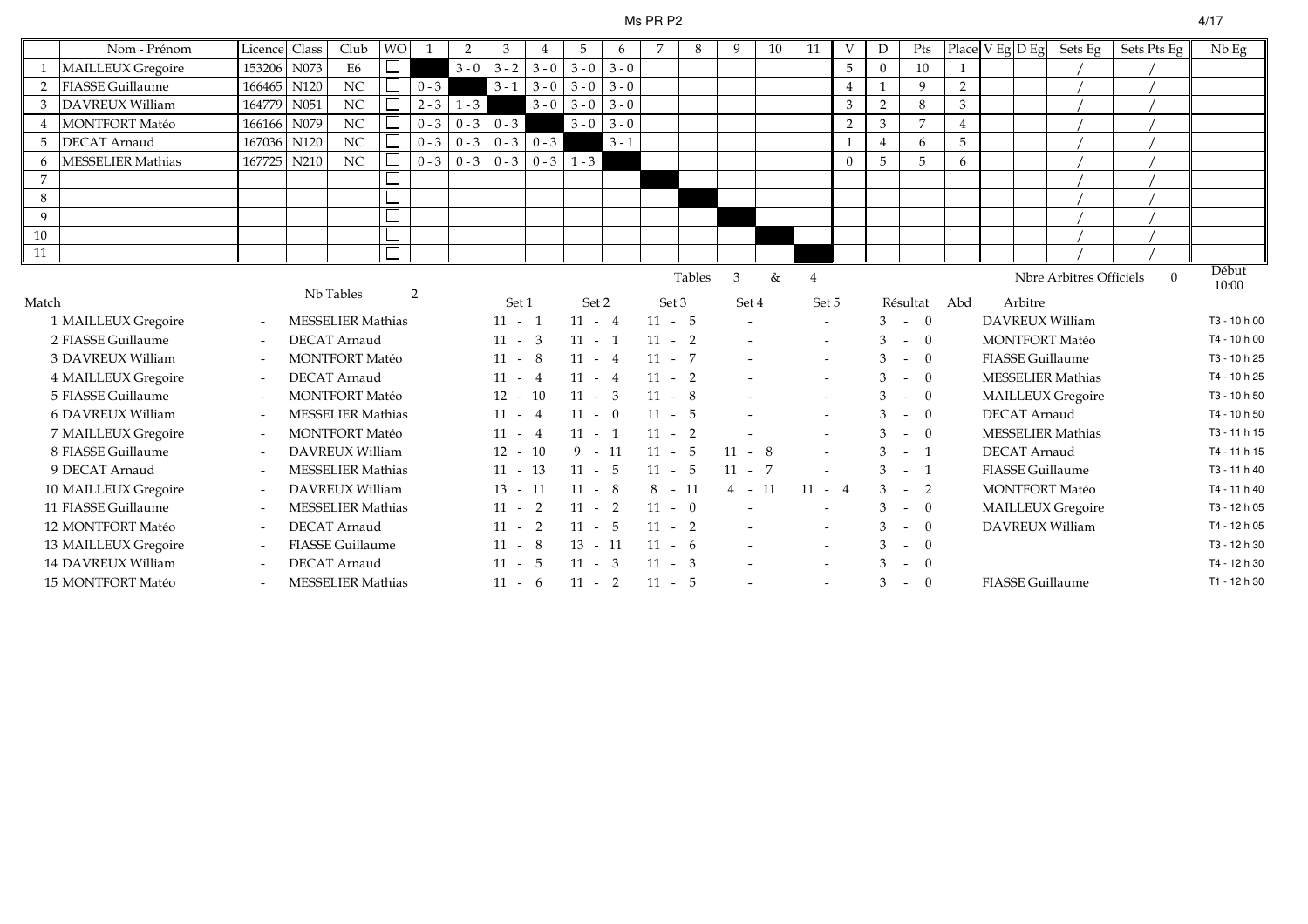### Ms PR P3

| Nom - Prénom          |                                                                                                                                                                                                                                                                                                                                                                                                                                 |      | Club                                                                                        |                                                                                                                  | $\overline{1}$                                                                                                                                                                                                                                                              | $\overline{2}$            | 3             |                                                            | 5                                                                                                                                                                                                                                                       | 6       | $\overline{7}$                                                                                                                                                                                                                                            | 8 | 9                                                                                                                                                                                                 | 10 | 11                                        | V            | D                           | Pts            |                                                                                                                                                                 |     |         |                                                                                                                                                                                                                                                                                                           | Nb Eg                                                                 |
|-----------------------|---------------------------------------------------------------------------------------------------------------------------------------------------------------------------------------------------------------------------------------------------------------------------------------------------------------------------------------------------------------------------------------------------------------------------------|------|---------------------------------------------------------------------------------------------|------------------------------------------------------------------------------------------------------------------|-----------------------------------------------------------------------------------------------------------------------------------------------------------------------------------------------------------------------------------------------------------------------------|---------------------------|---------------|------------------------------------------------------------|---------------------------------------------------------------------------------------------------------------------------------------------------------------------------------------------------------------------------------------------------------|---------|-----------------------------------------------------------------------------------------------------------------------------------------------------------------------------------------------------------------------------------------------------------|---|---------------------------------------------------------------------------------------------------------------------------------------------------------------------------------------------------|----|-------------------------------------------|--------------|-----------------------------|----------------|-----------------------------------------------------------------------------------------------------------------------------------------------------------------|-----|---------|-----------------------------------------------------------------------------------------------------------------------------------------------------------------------------------------------------------------------------------------------------------------------------------------------------------|-----------------------------------------------------------------------|
|                       |                                                                                                                                                                                                                                                                                                                                                                                                                                 |      | E <sub>6</sub>                                                                              |                                                                                                                  |                                                                                                                                                                                                                                                                             |                           | $3 - 0$       |                                                            |                                                                                                                                                                                                                                                         | $3 - 0$ |                                                                                                                                                                                                                                                           |   |                                                                                                                                                                                                   |    |                                           | 5            | $\Omega$                    | 10             |                                                                                                                                                                 |     |         |                                                                                                                                                                                                                                                                                                           |                                                                       |
|                       |                                                                                                                                                                                                                                                                                                                                                                                                                                 |      |                                                                                             |                                                                                                                  |                                                                                                                                                                                                                                                                             |                           |               |                                                            |                                                                                                                                                                                                                                                         | $0 - 3$ |                                                                                                                                                                                                                                                           |   |                                                                                                                                                                                                   |    |                                           | $\Omega$     | 5                           | 5              | 6                                                                                                                                                               |     |         |                                                                                                                                                                                                                                                                                                           |                                                                       |
|                       | 164076                                                                                                                                                                                                                                                                                                                                                                                                                          | N051 | NC                                                                                          |                                                                                                                  |                                                                                                                                                                                                                                                                             |                           |               | $0 - 3$                                                    |                                                                                                                                                                                                                                                         | $3 - 2$ |                                                                                                                                                                                                                                                           |   |                                                                                                                                                                                                   |    |                                           | 3            | 2                           | 8              | 3                                                                                                                                                               |     |         |                                                                                                                                                                                                                                                                                                           |                                                                       |
| <b>MATHURIN Cyril</b> |                                                                                                                                                                                                                                                                                                                                                                                                                                 |      | NC                                                                                          |                                                                                                                  |                                                                                                                                                                                                                                                                             |                           |               |                                                            |                                                                                                                                                                                                                                                         | $3 - 0$ |                                                                                                                                                                                                                                                           |   |                                                                                                                                                                                                   |    |                                           | 4            |                             | 9              | $\sqrt{2}$                                                                                                                                                      |     |         |                                                                                                                                                                                                                                                                                                           |                                                                       |
|                       |                                                                                                                                                                                                                                                                                                                                                                                                                                 |      | NC                                                                                          |                                                                                                                  |                                                                                                                                                                                                                                                                             |                           |               |                                                            |                                                                                                                                                                                                                                                         | $3 - 0$ |                                                                                                                                                                                                                                                           |   |                                                                                                                                                                                                   |    |                                           | 2            | 3                           | $\overline{7}$ | $\overline{4}$                                                                                                                                                  |     |         |                                                                                                                                                                                                                                                                                                           |                                                                       |
|                       |                                                                                                                                                                                                                                                                                                                                                                                                                                 |      | NC                                                                                          |                                                                                                                  |                                                                                                                                                                                                                                                                             |                           |               |                                                            |                                                                                                                                                                                                                                                         |         |                                                                                                                                                                                                                                                           |   |                                                                                                                                                                                                   |    |                                           | $\mathbf{1}$ | $\overline{4}$              | 6              | 5                                                                                                                                                               |     |         |                                                                                                                                                                                                                                                                                                           |                                                                       |
|                       |                                                                                                                                                                                                                                                                                                                                                                                                                                 |      |                                                                                             |                                                                                                                  |                                                                                                                                                                                                                                                                             |                           |               |                                                            |                                                                                                                                                                                                                                                         |         |                                                                                                                                                                                                                                                           |   |                                                                                                                                                                                                   |    |                                           |              |                             |                |                                                                                                                                                                 |     |         |                                                                                                                                                                                                                                                                                                           |                                                                       |
|                       |                                                                                                                                                                                                                                                                                                                                                                                                                                 |      |                                                                                             |                                                                                                                  |                                                                                                                                                                                                                                                                             |                           |               |                                                            |                                                                                                                                                                                                                                                         |         |                                                                                                                                                                                                                                                           |   |                                                                                                                                                                                                   |    |                                           |              |                             |                |                                                                                                                                                                 |     |         |                                                                                                                                                                                                                                                                                                           |                                                                       |
|                       |                                                                                                                                                                                                                                                                                                                                                                                                                                 |      |                                                                                             |                                                                                                                  |                                                                                                                                                                                                                                                                             |                           |               |                                                            |                                                                                                                                                                                                                                                         |         |                                                                                                                                                                                                                                                           |   |                                                                                                                                                                                                   |    |                                           |              |                             |                |                                                                                                                                                                 |     |         |                                                                                                                                                                                                                                                                                                           |                                                                       |
|                       |                                                                                                                                                                                                                                                                                                                                                                                                                                 |      |                                                                                             |                                                                                                                  |                                                                                                                                                                                                                                                                             |                           |               |                                                            |                                                                                                                                                                                                                                                         |         |                                                                                                                                                                                                                                                           |   |                                                                                                                                                                                                   |    |                                           |              |                             |                |                                                                                                                                                                 |     |         |                                                                                                                                                                                                                                                                                                           |                                                                       |
|                       |                                                                                                                                                                                                                                                                                                                                                                                                                                 |      |                                                                                             |                                                                                                                  |                                                                                                                                                                                                                                                                             |                           |               |                                                            |                                                                                                                                                                                                                                                         |         |                                                                                                                                                                                                                                                           |   |                                                                                                                                                                                                   |    |                                           |              |                             |                |                                                                                                                                                                 |     |         |                                                                                                                                                                                                                                                                                                           |                                                                       |
|                       |                                                                                                                                                                                                                                                                                                                                                                                                                                 |      |                                                                                             |                                                                                                                  |                                                                                                                                                                                                                                                                             |                           |               |                                                            |                                                                                                                                                                                                                                                         |         |                                                                                                                                                                                                                                                           |   | 5                                                                                                                                                                                                 | &  | 6                                         |              |                             |                |                                                                                                                                                                 |     |         | $\Omega$                                                                                                                                                                                                                                                                                                  | Début<br>10:00                                                        |
|                       |                                                                                                                                                                                                                                                                                                                                                                                                                                 |      |                                                                                             |                                                                                                                  |                                                                                                                                                                                                                                                                             |                           |               |                                                            |                                                                                                                                                                                                                                                         |         |                                                                                                                                                                                                                                                           |   |                                                                                                                                                                                                   |    |                                           |              |                             |                |                                                                                                                                                                 |     |         |                                                                                                                                                                                                                                                                                                           |                                                                       |
|                       |                                                                                                                                                                                                                                                                                                                                                                                                                                 |      |                                                                                             |                                                                                                                  |                                                                                                                                                                                                                                                                             |                           |               |                                                            |                                                                                                                                                                                                                                                         |         |                                                                                                                                                                                                                                                           |   |                                                                                                                                                                                                   |    |                                           |              |                             |                |                                                                                                                                                                 |     |         |                                                                                                                                                                                                                                                                                                           | T5 - 10 h 00                                                          |
|                       | $\overline{\phantom{a}}$                                                                                                                                                                                                                                                                                                                                                                                                        |      |                                                                                             |                                                                                                                  |                                                                                                                                                                                                                                                                             |                           |               |                                                            |                                                                                                                                                                                                                                                         |         |                                                                                                                                                                                                                                                           |   |                                                                                                                                                                                                   |    |                                           |              |                             |                |                                                                                                                                                                 |     |         |                                                                                                                                                                                                                                                                                                           | T6 - 10 h 00                                                          |
|                       |                                                                                                                                                                                                                                                                                                                                                                                                                                 |      |                                                                                             |                                                                                                                  |                                                                                                                                                                                                                                                                             |                           |               |                                                            |                                                                                                                                                                                                                                                         |         |                                                                                                                                                                                                                                                           |   |                                                                                                                                                                                                   |    |                                           |              | $\Omega$                    |                |                                                                                                                                                                 |     |         |                                                                                                                                                                                                                                                                                                           | T5 - 10 h 25                                                          |
|                       |                                                                                                                                                                                                                                                                                                                                                                                                                                 |      |                                                                                             |                                                                                                                  |                                                                                                                                                                                                                                                                             |                           |               | - 6                                                        |                                                                                                                                                                                                                                                         |         |                                                                                                                                                                                                                                                           |   |                                                                                                                                                                                                   |    |                                           |              | 3                           | $\overline{1}$ |                                                                                                                                                                 |     |         |                                                                                                                                                                                                                                                                                                           | T6 - 10 h 25                                                          |
|                       | $\overline{\phantom{a}}$                                                                                                                                                                                                                                                                                                                                                                                                        |      |                                                                                             |                                                                                                                  |                                                                                                                                                                                                                                                                             |                           |               | 11                                                         |                                                                                                                                                                                                                                                         |         | $\overline{1}$                                                                                                                                                                                                                                            |   |                                                                                                                                                                                                   |    |                                           |              | $\Omega$                    |                |                                                                                                                                                                 |     |         |                                                                                                                                                                                                                                                                                                           | T5 - 10 h 50                                                          |
|                       | $\overline{\phantom{a}}$                                                                                                                                                                                                                                                                                                                                                                                                        |      |                                                                                             |                                                                                                                  |                                                                                                                                                                                                                                                                             |                           |               |                                                            |                                                                                                                                                                                                                                                         |         |                                                                                                                                                                                                                                                           |   |                                                                                                                                                                                                   |    |                                           |              |                             | 2              |                                                                                                                                                                 |     |         |                                                                                                                                                                                                                                                                                                           | T6 - 10 h 50                                                          |
|                       | $\overline{\phantom{a}}$                                                                                                                                                                                                                                                                                                                                                                                                        |      |                                                                                             |                                                                                                                  |                                                                                                                                                                                                                                                                             |                           |               |                                                            |                                                                                                                                                                                                                                                         |         |                                                                                                                                                                                                                                                           |   |                                                                                                                                                                                                   |    |                                           |              | 3                           | $\Omega$       |                                                                                                                                                                 |     |         |                                                                                                                                                                                                                                                                                                           | $T5 - 11 h 15$                                                        |
|                       | $\overline{\phantom{a}}$                                                                                                                                                                                                                                                                                                                                                                                                        |      |                                                                                             |                                                                                                                  |                                                                                                                                                                                                                                                                             |                           |               |                                                            |                                                                                                                                                                                                                                                         |         |                                                                                                                                                                                                                                                           |   |                                                                                                                                                                                                   |    | $\blacksquare$                            |              | $\overline{0}$              | -3             |                                                                                                                                                                 |     |         |                                                                                                                                                                                                                                                                                                           | T6 - 11 h 15                                                          |
|                       |                                                                                                                                                                                                                                                                                                                                                                                                                                 |      |                                                                                             |                                                                                                                  |                                                                                                                                                                                                                                                                             |                           |               |                                                            |                                                                                                                                                                                                                                                         |         |                                                                                                                                                                                                                                                           |   |                                                                                                                                                                                                   |    |                                           |              | 3                           | $\overline{0}$ |                                                                                                                                                                 |     |         |                                                                                                                                                                                                                                                                                                           | T5 - 11 h 40                                                          |
|                       | $\overline{\phantom{a}}$                                                                                                                                                                                                                                                                                                                                                                                                        |      |                                                                                             |                                                                                                                  |                                                                                                                                                                                                                                                                             |                           |               |                                                            |                                                                                                                                                                                                                                                         |         |                                                                                                                                                                                                                                                           |   |                                                                                                                                                                                                   |    | $\blacksquare$                            |              | 3                           | $\overline{0}$ |                                                                                                                                                                 |     |         |                                                                                                                                                                                                                                                                                                           | T6 - 11 h 40                                                          |
|                       |                                                                                                                                                                                                                                                                                                                                                                                                                                 |      |                                                                                             |                                                                                                                  |                                                                                                                                                                                                                                                                             |                           |               |                                                            |                                                                                                                                                                                                                                                         |         |                                                                                                                                                                                                                                                           |   |                                                                                                                                                                                                   |    |                                           |              | $\Omega$                    | - 3            |                                                                                                                                                                 |     |         |                                                                                                                                                                                                                                                                                                           | T5 - 12 h 05                                                          |
|                       |                                                                                                                                                                                                                                                                                                                                                                                                                                 |      |                                                                                             |                                                                                                                  |                                                                                                                                                                                                                                                                             |                           |               |                                                            |                                                                                                                                                                                                                                                         |         |                                                                                                                                                                                                                                                           |   |                                                                                                                                                                                                   |    | $\overline{\phantom{a}}$                  |              | 3                           | $\overline{0}$ |                                                                                                                                                                 |     |         |                                                                                                                                                                                                                                                                                                           | T6 - 12 h 05                                                          |
|                       |                                                                                                                                                                                                                                                                                                                                                                                                                                 |      |                                                                                             |                                                                                                                  |                                                                                                                                                                                                                                                                             |                           |               |                                                            |                                                                                                                                                                                                                                                         |         |                                                                                                                                                                                                                                                           |   |                                                                                                                                                                                                   |    | $\sim$                                    |              | 3                           | $\theta$       |                                                                                                                                                                 |     |         |                                                                                                                                                                                                                                                                                                           | T5 - 12 h 30                                                          |
|                       |                                                                                                                                                                                                                                                                                                                                                                                                                                 |      |                                                                                             |                                                                                                                  |                                                                                                                                                                                                                                                                             |                           |               |                                                            |                                                                                                                                                                                                                                                         |         |                                                                                                                                                                                                                                                           |   |                                                                                                                                                                                                   |    | $\sim$                                    |              | 3                           | $\overline{1}$ |                                                                                                                                                                 |     |         |                                                                                                                                                                                                                                                                                                           | T6 - 12 h 30                                                          |
|                       |                                                                                                                                                                                                                                                                                                                                                                                                                                 |      |                                                                                             |                                                                                                                  |                                                                                                                                                                                                                                                                             |                           |               |                                                            |                                                                                                                                                                                                                                                         |         |                                                                                                                                                                                                                                                           |   |                                                                                                                                                                                                   |    |                                           |              | 3                           |                |                                                                                                                                                                 |     |         |                                                                                                                                                                                                                                                                                                           | T2 - 12 h 30                                                          |
|                       | <b>BOLLE Nathan</b><br><b>CUSTINNE</b> Jules<br><b>MELAS Florian</b><br><b>AJLANI</b> Mael<br><b>FIASSE Matthieu</b><br>Match<br>1 BOLLE Nathan<br>2 CUSTINNE Jules<br>3 MELAS Florian<br>4 BOLLE Nathan<br>5 CUSTINNE Jules<br>6 MELAS Florian<br>7 BOLLE Nathan<br>8 CUSTINNE Jules<br>9 AJLANI Mael<br>10 BOLLE Nathan<br>11 CUSTINNE Jules<br>12 MATHURIN Cyril<br>13 BOLLE Nathan<br>14 MELAS Florian<br>15 MATHURIN Cyril |      | Licence Class<br>161336 N114<br>166061 N120<br>166175 N104<br>167035 N120<br>N120<br>166466 | $_{\rm NC}$<br>Nb Tables<br><b>AJLANI</b> Mael<br><b>AJLANI</b> Mael<br><b>AJLANI</b> Mael<br><b>AJLANI</b> Mael | <b>FIASSE Matthieu</b><br><b>MATHURIN Cyril</b><br><b>MATHURIN Cyril</b><br><b>FIASSE Matthieu</b><br><b>MATHURIN Cyril</b><br>MELAS Florian<br><b>FIASSE Matthieu</b><br><b>MELAS Florian</b><br><b>FIASSE Matthieu</b><br><b>CUSTINNE</b> Jules<br><b>FIASSE Matthieu</b> | <b>WO</b><br>$0 - 3$<br>2 | $0 - 3$ 3 - 0 | $3 - 0$<br>$0 - 3$ 3 - 0<br>$1 - 3$ 3 - 0<br>$0 - 3$ 3 - 0 | $3 - 0$<br>$0 - 3$<br>$0 - 3$<br>$3 - 0$<br>$1 - 3$<br>$2 - 3$<br>Set 1<br>$11 - 4$<br>$6 - 11$<br>$5 - 11$<br>$11 -$<br>$4 -$<br>$9 - 11$<br>$11 - 5$<br>$3 - 11$<br>$11 - 4$<br>$11 - 4$<br>$7 - 11$<br>$12 - 10$<br>$11 - 4$<br>$11 - 7$<br>$11 - 2$ | $0 - 3$ | $3 - 1$<br>$0 - 3$<br>$3 - 1$<br>$3 - 0$<br>$0 - 3$ 0 - 3<br>Set 2<br>$11 - 5$<br>$2 - 11$<br>$7 - 11$<br>$8 - 11$<br>$5 - 11$<br>$9 - 11$<br>$11 - 1$<br>$1 - 11$<br>$13 - 11$<br>$11 - 4$<br>$10 - 12$<br>$11 - 8$<br>$11 - 5$<br>$13 - 15$<br>$11 - 8$ |   | Tables<br>Set 3<br>$11 - 4$<br>$5 - 11$<br>$6 - 11$<br>$11 - 8$<br>$-11$<br>$11 - 8$<br>$12 - 10$<br>$5 - 11$<br>$11 - 1$<br>$11 - 5$<br>$9 - 11$<br>$11 - 9$<br>$11 - 3$<br>$11 - 8$<br>$11 - 8$ |    | Set 4<br>$11 - 6$<br>$11 - 5$<br>$11 - 9$ |              | Set 5<br>$\sim$<br>$11 - 9$ |                | Résultat<br>$3 - 0$<br>$0 - 3$<br>$-3$<br>$\sim$<br>$-3$<br>$3 - -$<br>$\sim$<br>$\sim$<br>$\sim$<br>$\sim$<br>$\sim$ $-$<br>$\sim$<br>$\sim$<br>$\sim$<br>$-0$ | Abd | Arbitre | MELAS Florian<br><b>MATHURIN Cyril</b><br><b>CUSTINNE</b> Jules<br><b>FIASSE</b> Matthieu<br><b>BOLLE Nathan</b><br><b>AJLANI</b> Mael<br><b>FIASSE Matthieu</b><br><b>AJLANI</b> Mael<br><b>CUSTINNE</b> Jules<br><b>MATHURIN Cyril</b><br><b>BOLLE Nathan</b><br>MELAS Florian<br><b>CUSTINNE</b> Jules | Place $V$ Eg $D$ Eg Sets Eg<br>Sets Pts Eg<br>Nbre Arbitres Officiels |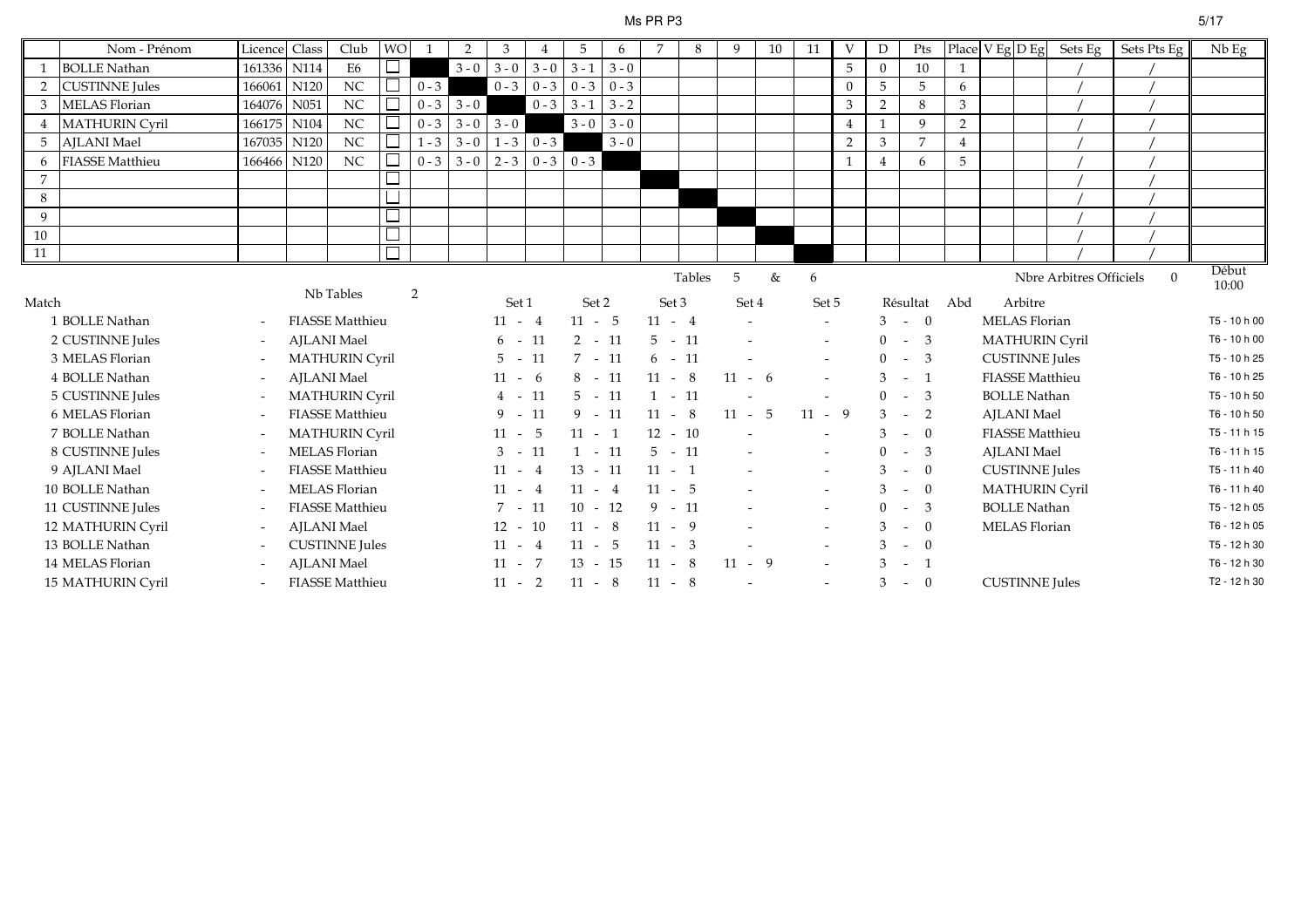### Ms PR PF

|                 | Nom - Prénom          | Licence Class            |      | Club                  | <b>WO</b> |         | 2             | 3                   |         | 5        | 6 |           | 8      | 9                        | 10 | 11     | V              | D        | Pts      |                |         |                         | $\vert$ Place $\vert$ V Eg $\vert$ D Eg $\vert$ Sets Eg $\vert$ Sets Pts Eg $\vert$ | $Nb$ Eg        |
|-----------------|-----------------------|--------------------------|------|-----------------------|-----------|---------|---------------|---------------------|---------|----------|---|-----------|--------|--------------------------|----|--------|----------------|----------|----------|----------------|---------|-------------------------|-------------------------------------------------------------------------------------|----------------|
|                 | PIRE Alexandre        | 158038                   | N037 | D <sub>2</sub>        |           |         |               | $3 - 0$ 3 - 0 3 - 0 |         |          |   |           |        |                          |    |        | 3              | $\Omega$ | 6        |                |         |                         |                                                                                     |                |
| 2               | <b>HARVENGT</b> Jules | 163614                   | N045 | E0                    |           | $0 - 3$ |               | $3 - 0$             | $3 - 0$ |          |   |           |        |                          |    |        | 2              |          | 5        | 2              |         |                         |                                                                                     |                |
| 3               | MAILLEUX Gregoire     | 153206 N073              |      | E6                    |           |         | $0 - 3$ 0 - 3 |                     | $3 - 1$ |          |   |           |        |                          |    |        |                | 2        |          | $\mathbf{3}$   |         |                         |                                                                                     |                |
|                 | <b>BOLLE Nathan</b>   | 161336 N114              |      | E6                    |           |         | $0 - 3$ 0 - 3 | $1 - 3$             |         |          |   |           |        |                          |    |        | $\overline{0}$ | 3        | 3        | $\overline{4}$ |         |                         |                                                                                     |                |
| $5\overline{)}$ |                       |                          |      |                       |           |         |               |                     |         |          |   |           |        |                          |    |        |                |          |          |                |         |                         |                                                                                     |                |
| 6               |                       |                          |      |                       |           |         |               |                     |         |          |   |           |        |                          |    |        |                |          |          |                |         |                         |                                                                                     |                |
| $\overline{7}$  |                       |                          |      |                       |           |         |               |                     |         |          |   |           |        |                          |    |        |                |          |          |                |         |                         |                                                                                     |                |
| 8               |                       |                          |      |                       | —         |         |               |                     |         |          |   |           |        |                          |    |        |                |          |          |                |         |                         |                                                                                     |                |
| 9               |                       |                          |      |                       |           |         |               |                     |         |          |   |           |        |                          |    |        |                |          |          |                |         |                         |                                                                                     |                |
| 10              |                       |                          |      |                       |           |         |               |                     |         |          |   |           |        |                          |    |        |                |          |          |                |         |                         |                                                                                     |                |
| $\vert$ 11      |                       |                          |      |                       |           |         |               |                     |         |          |   |           |        |                          |    |        |                |          |          |                |         |                         |                                                                                     |                |
|                 |                       |                          |      | Nb Tables             |           | 2       |               |                     |         |          |   |           | Tables | 3                        | &  | 5      |                |          |          |                |         | Nbre Arbitres Officiels | $\mathcal{P}$                                                                       | Début<br>13:30 |
| Match           |                       |                          |      |                       |           |         |               | Set 1               |         | Set 2    |   | Set 3     |        | Set 4                    |    | Set 5  |                |          | Résultat | Abd            | Arbitre |                         |                                                                                     |                |
|                 | 1 PIRE Alexandre      | $\sim$                   |      | BOLLE Nathan          |           |         |               | $13 - 11$           |         | $11 - 2$ |   | $12 - 10$ |        |                          |    | $\sim$ |                |          | $3 - 0$  |                |         |                         |                                                                                     | T3 - 13 h 30   |
|                 | 2 HARVENGT Jules      | $\overline{\phantom{a}}$ |      | MAILLEUX Gregoire     |           |         |               | $11 - 1$            |         | $11 - 2$ |   | $11 - 6$  |        |                          |    | $\sim$ |                |          | $3 - 0$  |                |         |                         |                                                                                     | T5 - 13 h 30   |
|                 | 3 PIRE Alexandre      |                          |      | MAILLEUX Gregoire     |           |         |               | $11 - 3$            |         | $11 - 6$ |   | $11 - 5$  |        | $\overline{\phantom{a}}$ |    | $\sim$ |                |          | $3 - 0$  |                |         |                         |                                                                                     | T3 - 14 h 00   |
|                 | 4 HARVENGT Jules      | $\overline{a}$           |      | <b>BOLLE Nathan</b>   |           |         |               | $11 - 2$            |         | $11 - 3$ |   | $11 - 4$  |        |                          |    | $\sim$ |                | 3        | $-$ 0    |                |         |                         |                                                                                     | T5 - 14 h 00   |
|                 | 5 PIRE Alexandre      |                          |      | <b>HARVENGT</b> Jules |           |         |               | $11 - 4$            |         | $11 - 2$ |   | $11 - 9$  |        |                          |    | $\sim$ |                | 3        | $- 0$    |                |         |                         |                                                                                     | T3 - 14 h 30   |
|                 | 6 MAILLEUX Gregoire   | $\overline{\phantom{a}}$ |      | <b>BOLLE Nathan</b>   |           |         |               | $11 - 5$            |         | $11 - 5$ |   | $3 - 11$  |        | $11 - 8$                 |    | $\sim$ |                | 3        | $\sim$   |                |         |                         |                                                                                     | T5 - 14 h 30   |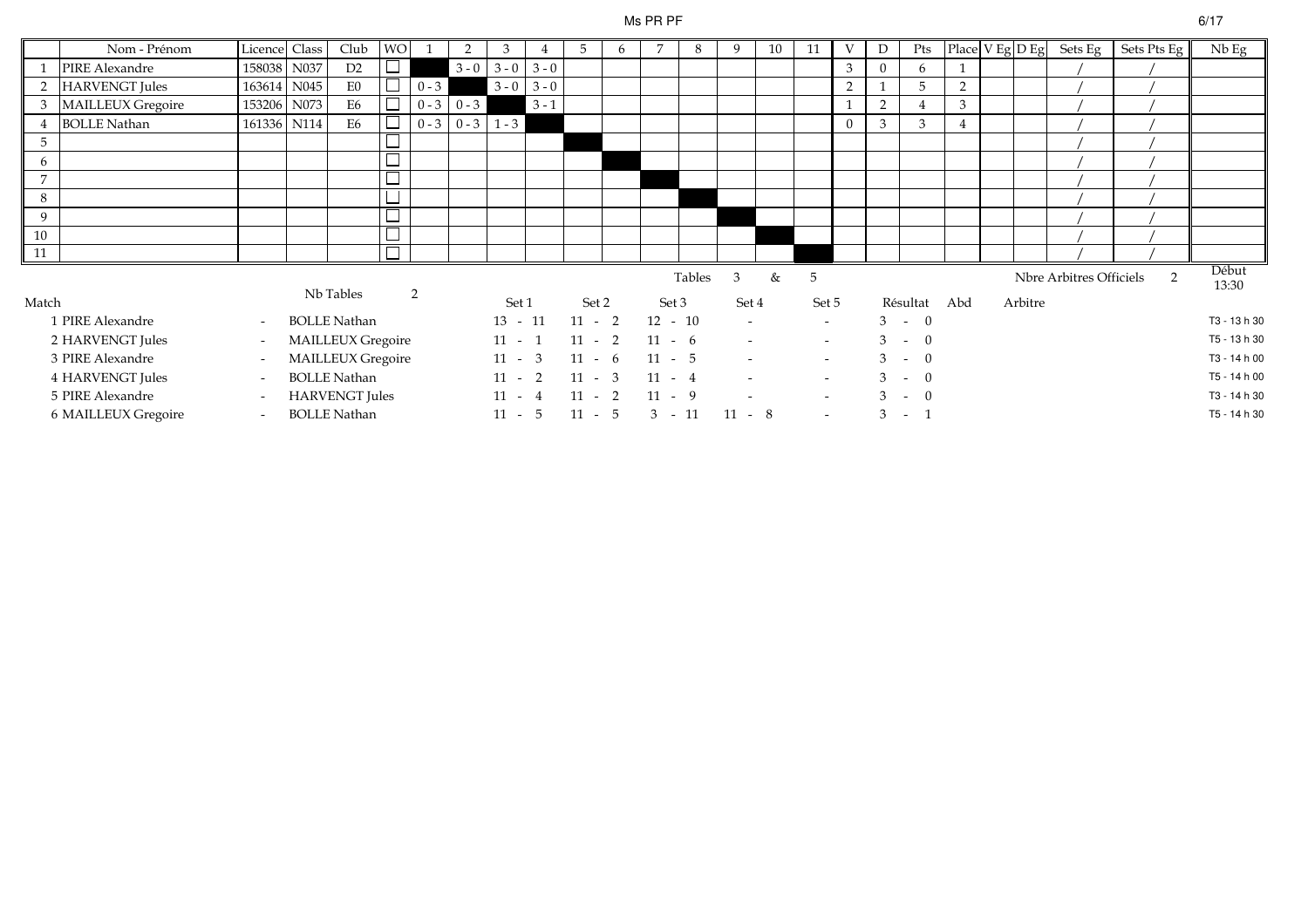# Dm MI PF

|                | Nom - Prénom          | Licence Class            |                  | Club                    | <b>WO</b> |         | 2             | 3         |               |               | 6 | 7        | 8      | 9         | 10 | 11                       | V              |                | Pts            |     |                       |         | Place V Eg D Eg Sets Eg | Sets Pts Eg | $Nb$ Eg        |
|----------------|-----------------------|--------------------------|------------------|-------------------------|-----------|---------|---------------|-----------|---------------|---------------|---|----------|--------|-----------|----|--------------------------|----------------|----------------|----------------|-----|-----------------------|---------|-------------------------|-------------|----------------|
|                | <b>TENNICHE Elea</b>  | 159822                   | N051             | D <sub>6</sub>          | $\Box$    |         | $1 - 3$       | $1 - 3$   | $1 - 3$       | $3 - 0$       |   |          |        |           |    |                          |                | 3              | 5              | 4   |                       |         |                         |             |                |
|                | <b>JANSSENS Lylou</b> | 159650                   | N037             | D <sub>6</sub>          |           | $3 - 1$ |               |           | $2 - 3$ 1 - 3 | $3 - 1$       |   |          |        |           |    |                          | $\overline{2}$ | $\overline{2}$ | 6              | 3   |                       |         |                         |             |                |
| 3              | COLLARD Fiorella      | 157335                   | N051             | D <sub>6</sub>          | $\Box$    | $3 - 1$ | $3 - 2$       |           |               | $3 - 0$ 3 - 0 |   |          |        |           |    |                          |                | $\Omega$       | 8              |     |                       |         |                         |             |                |
|                | <b>GODEFROID Mae</b>  | 161129                   | N <sub>160</sub> | NC                      | $\Box$    | $3 - 1$ | $3 - 1$       | $0 - 3$   |               | $3 - 2$       |   |          |        |           |    |                          | 3              |                | $\overline{7}$ | 2   |                       |         |                         |             |                |
| -5             | <b>CUSTINNE Lilly</b> | 161789 N120              |                  | $_{\rm NC}$             | $\Box$    |         | $0 - 3$ 1 - 3 |           | $0 - 3$ 2 - 3 |               |   |          |        |           |    |                          | $\Omega$       |                |                | 5   |                       |         |                         |             |                |
| 6              |                       |                          |                  |                         |           |         |               |           |               |               |   |          |        |           |    |                          |                |                |                |     |                       |         |                         |             |                |
| $\overline{7}$ |                       |                          |                  |                         | $\Box$    |         |               |           |               |               |   |          |        |           |    |                          |                |                |                |     |                       |         |                         |             |                |
| 8              |                       |                          |                  |                         | $\Box$    |         |               |           |               |               |   |          |        |           |    |                          |                |                |                |     |                       |         |                         |             |                |
| 9              |                       |                          |                  |                         | $\Box$    |         |               |           |               |               |   |          |        |           |    |                          |                |                |                |     |                       |         |                         |             |                |
| 10             |                       |                          |                  |                         | $\Box$    |         |               |           |               |               |   |          |        |           |    |                          |                |                |                |     |                       |         |                         |             |                |
| $\vert$ 11     |                       |                          |                  |                         | $\Box$    |         |               |           |               |               |   |          |        |           |    |                          |                |                |                |     |                       |         |                         |             |                |
|                |                       |                          |                  | Nb Tables               |           | 2       |               |           |               |               |   |          | Tables | 11        | &  | 12                       |                |                |                |     |                       |         | Nbre Arbitres Officiels |             | Début<br>11:00 |
| Match          |                       |                          |                  |                         |           |         |               | Set 1     |               | Set 2         |   | Set 3    |        | Set 4     |    | Set 5                    |                |                | Résultat       | Abd |                       | Arbitre |                         |             |                |
|                | 1 TENNICHE Elea       |                          |                  | <b>CUSTINNE Lilly</b>   |           |         |               | $11 - 7$  |               | $11 - 7$      |   | $11 - 6$ |        |           |    | $\sim$                   |                |                | $3 - 0$        |     |                       |         |                         |             | T11 - 11 h 00  |
|                | 2 JANSSENS Lylou      |                          |                  | <b>GODEFROID Mae</b>    |           |         |               | $10 - 12$ |               | $11 - 2$      |   | $7 - 11$ |        | $3 - 11$  |    | $\sim$                   |                |                | $1 - 3$        |     |                       |         | <b>COLLARD</b> Fiorella |             | T12 - 11 h 00  |
|                | 3 TENNICHE Elea       |                          |                  | <b>GODEFROID Mae</b>    |           |         |               | $5 - 11$  |               | $11 - 6$      |   | $8 - 11$ |        | $6 - 11$  |    | $\blacksquare$           |                |                | $1 - 3$        |     | <b>CUSTINNE Lilly</b> |         |                         |             | T11 - 11 h 25  |
|                | 4 JANSSENS Lylou      | $\overline{\phantom{a}}$ |                  | <b>COLLARD</b> Fiorella |           |         |               | $11 - 6$  |               | $7 - 11$      |   | $11 - 6$ |        | $7 - 11$  |    | $5 - 11$                 |                |                | $2 - 3$        |     |                       |         |                         |             | T12 - 11 h 25  |
|                | 5 TENNICHE Elea       |                          |                  | <b>COLLARD</b> Fiorella |           |         |               | $11 - 13$ |               | $11 - 9$      |   | $5 - 11$ |        | $7 - 11$  |    |                          |                |                | $-3$           |     |                       |         |                         |             | T11 - 11 h 50  |
|                | 6 GODEFROID Mae       |                          |                  | <b>CUSTINNE Lilly</b>   |           |         |               | $9 - 11$  |               | $11 - 3$      |   | $8 - 11$ |        | $12 - 10$ |    | $12 - 10$                |                |                | $3 - 2$        |     |                       |         | <b>JANSSENS Lylou</b>   |             | T12 - 11 h 50  |
|                | 7 JANSSENS Lylou      |                          |                  | <b>CUSTINNE Lilly</b>   |           |         |               | $11 - 13$ |               | $11 - 5$      |   | $11 - 6$ |        | $11 - 3$  |    | $\blacksquare$           |                |                | $3 - 1$        |     | <b>TENNICHE Elea</b>  |         |                         |             | T11 - 12 h 15  |
|                | 8 COLLARD Fiorella    |                          |                  | <b>GODEFROID Mae</b>    |           |         |               | $11 - 5$  |               | $11 - 9$      |   | $11 - 6$ |        |           |    |                          |                |                | $3 - 0$        |     |                       |         |                         |             | T12 - 12 h 15  |
|                | 9 TENNICHE Elea       |                          |                  | JANSSENS Lylou          |           |         |               | $8 - 11$  |               | $11 - 9$      |   | $9 - 11$ |        | $9 - 11$  |    | $\sim$                   |                |                | $1 - 3$        |     |                       |         |                         |             | T11 - 12 h 40  |
|                |                       |                          |                  |                         |           |         |               |           |               |               |   |          |        |           |    |                          |                |                |                |     |                       |         |                         |             |                |
|                | 10 COLLARD Fiorella   |                          |                  | <b>CUSTINNE Lilly</b>   |           |         |               | $11 - 7$  |               | $11 - 9$      |   | $11 - 7$ |        |           |    | $\overline{\phantom{a}}$ |                | 3              | $- 0$          |     |                       |         | <b>GODEFROID Mae</b>    |             | T12 - 12 h 40  |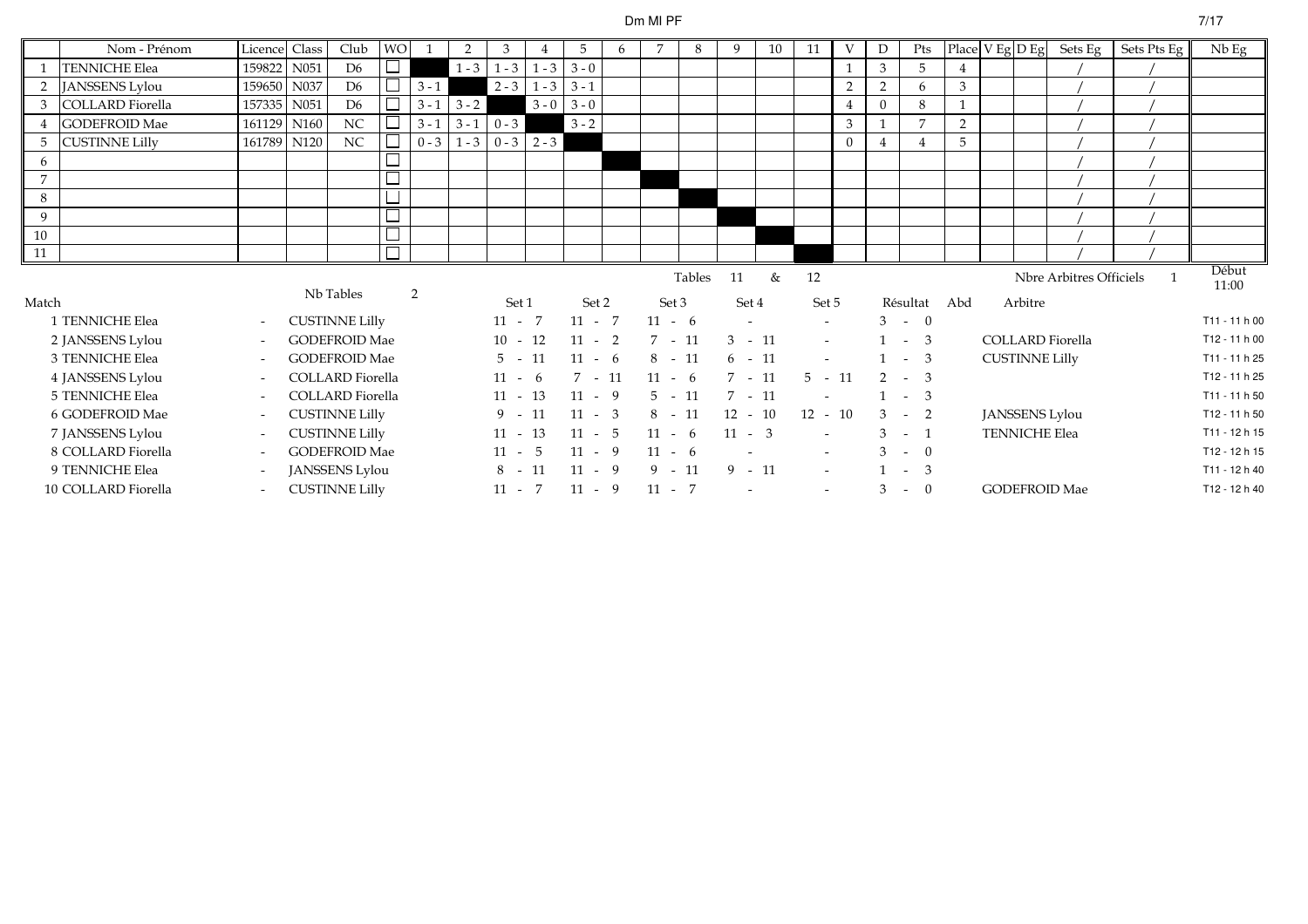#### Ms MI P1

|                | Nom - Prénom           | Licence                  | Class            | Club                   | <b>WO</b> | $\overline{1}$ | 2       | 3         | 4       | 5         | 6       | 7         | 8      | 9        | 10 | 11                       | V              | D              | Pts                          | Place V Eg D Eg |                       | Sets Eg                 | Sets Pts Eg | $Nb$ Eg        |
|----------------|------------------------|--------------------------|------------------|------------------------|-----------|----------------|---------|-----------|---------|-----------|---------|-----------|--------|----------|----|--------------------------|----------------|----------------|------------------------------|-----------------|-----------------------|-------------------------|-------------|----------------|
| 1              | <b>GENTIER</b> Esteban | 159576                   | N028             | D <sub>4</sub>         |           |                | $3 - 0$ | $3 - 0$   | $3 - 0$ | $3 - 0$   | $3 - 0$ |           |        |          |    |                          | 5              | $\Omega$       | 10                           |                 |                       |                         |             |                |
| 2              | <b>COLAIANNI</b> Leano | 161923                   | N130             | E <sub>6</sub>         |           | $0 - 3$        |         | $3 - 1$   | $3 - 1$ | $3 - 1$   | $3 - 1$ |           |        |          |    |                          | $\overline{4}$ |                | 9                            | 2               |                       |                         |             |                |
| $\mathfrak{Z}$ | <b>CORNET</b> Joackim  | 161442                   | N083             | NC                     |           | $0 - 3$        | $1 - 3$ |           | $2 - 3$ | $1 - 3$   | $0 - 3$ |           |        |          |    |                          | $\Omega$       | 5              | $5\overline{)}$              | 6               |                       |                         |             |                |
| $\overline{4}$ | <b>PIERET</b> Antoine  | 164610                   | N036             | NC                     |           | $0 - 3$        | $1 - 3$ | $3 - 2$   |         | $3 - 1$   | $2 - 3$ |           |        |          |    |                          | 2              | 3              | $\overline{7}$               | $\overline{4}$  |                       |                         |             |                |
| 5              | <b>WARINET Nolhan</b>  | 166856                   | N <sub>120</sub> | NC                     |           | $0 - 3$        | $1 - 3$ | $3 - 1$   | $1 - 3$ |           | $0 - 3$ |           |        |          |    |                          | $\mathbf{1}$   | $\overline{4}$ | 6                            | 5               |                       |                         |             |                |
| 6              | <b>TITEUX Matteo</b>   | 158030                   | N118             | $_{\mathrm{NC}}$       |           | $0 - 3$        | $1 - 3$ | $3 - 0$   | $3 - 2$ | $3 - 0$   |         |           |        |          |    |                          | 3              | $\overline{2}$ | 8                            | $\mathfrak{Z}$  |                       |                         |             |                |
| $\overline{7}$ |                        |                          |                  |                        |           |                |         |           |         |           |         |           |        |          |    |                          |                |                |                              |                 |                       |                         |             |                |
| 8              |                        |                          |                  |                        |           |                |         |           |         |           |         |           |        |          |    |                          |                |                |                              |                 |                       |                         |             |                |
| 9              |                        |                          |                  |                        |           |                |         |           |         |           |         |           |        |          |    |                          |                |                |                              |                 |                       |                         |             |                |
| $10\,$         |                        |                          |                  |                        |           |                |         |           |         |           |         |           |        |          |    |                          |                |                |                              |                 |                       |                         |             |                |
| 11             |                        |                          |                  |                        | $\Box$    |                |         |           |         |           |         |           |        |          |    |                          |                |                |                              |                 |                       |                         |             |                |
|                |                        |                          |                  | Nb Tables              |           |                |         |           |         |           |         |           | Tables | 7        | &  | 8                        |                |                |                              |                 |                       | Nbre Arbitres Officiels | $\theta$    | Début<br>11:00 |
| Match          |                        |                          |                  |                        |           | 2              |         | Set 1     |         | Set 2     |         | Set 3     |        | Set 4    |    | Set 5                    |                |                | Résultat Abd                 |                 | Arbitre               |                         |             |                |
|                | 1 GENTIER Esteban      | $\overline{\phantom{a}}$ |                  | <b>TITEUX Matteo</b>   |           |                |         | $11 - 1$  |         | $11 - 1$  |         | $11 - 7$  |        |          |    |                          |                |                | $3 - 0$                      |                 |                       | <b>CORNET</b> Joackim   |             | T7 - 11 h 00   |
|                | 2 COLAIANNI Leano      | $\overline{\phantom{a}}$ |                  | <b>WARINET Nolhan</b>  |           |                |         | $11 - 8$  |         | $11 - 2$  |         | $7 - 11$  |        | $11 - 5$ |    | $\blacksquare$           |                |                | $3 - 1$                      |                 | <b>PIERET Antoine</b> |                         |             | T8 - 11 h 00   |
|                | 3 CORNET Joackim       | $\sim$                   |                  | <b>PIERET Antoine</b>  |           |                |         | $11 - 5$  |         | $7 - 11$  |         | $13 - 11$ |        | $9 - 11$ |    | $10 - 12$                |                | $\overline{2}$ | $-3$                         |                 |                       | <b>COLAIANNI</b> Leano  |             | T7 - 11 h 25   |
|                | 4 GENTIER Esteban      | $\tilde{\phantom{a}}$    |                  | <b>WARINET Nolhan</b>  |           |                |         | $11 - 1$  |         | $11 - 2$  |         | $11 - 1$  |        |          |    |                          |                |                | $- 0$                        |                 | <b>TITEUX Matteo</b>  |                         |             | T8 - 11 h 25   |
|                | 5 COLAIANNI Leano      | $\overline{\phantom{a}}$ |                  | <b>PIERET Antoine</b>  |           |                |         | $13 - 11$ |         | $11 - 9$  |         | $6 - 11$  |        | $11 - 7$ |    | $\sim$                   |                | 3              | $-1$                         |                 |                       | <b>GENTIER</b> Esteban  |             | T7 - 11 h 50   |
|                | 6 CORNET Joackim       | $\overline{\phantom{a}}$ |                  | <b>TITEUX Matteo</b>   |           |                |         | $6 - 11$  |         | $4 - 11$  |         | $9 - 11$  |        |          |    | $\sim$                   |                | $\Omega$       | - 3<br>$\sim$ $-$            |                 |                       | <b>WARINET Nolhan</b>   |             | T8 - 11 h 50   |
|                | 7 GENTIER Esteban      | $\overline{\phantom{a}}$ |                  | <b>PIERET Antoine</b>  |           |                |         | $11 - 5$  |         | $11 - 4$  |         | $11 - 5$  |        |          |    |                          |                |                | $\overline{0}$<br>$\sim$ $-$ |                 | <b>TITEUX Matteo</b>  |                         |             | T7 - 12 h 15   |
|                | 8 COLAIANNI Leano      | $\tilde{\phantom{a}}$    |                  | <b>CORNET</b> Joackim  |           |                |         | $12 - 10$ |         | $8 - 11$  |         | $11 - 6$  |        | $11 - 5$ |    |                          |                |                | $\overline{1}$<br>$\sim$     |                 |                       | <b>WARINET Nolhan</b>   |             | T8 - 12 h 15   |
|                | 9 WARINET Nolhan       | $\tilde{\phantom{a}}$    |                  | <b>TITEUX Matteo</b>   |           |                |         | $1 - 11$  |         | $4 - 11$  |         | $6 - 11$  |        |          |    |                          |                | $\Omega$       | - 3<br>$\sim$ $-$            |                 |                       | <b>COLAIANNI</b> Leano  |             | T7 - 12 h 40   |
|                | 10 GENTIER Esteban     | $\tilde{\phantom{a}}$    |                  | <b>CORNET</b> Joackim  |           |                |         | $11 - 3$  |         | $11 - 3$  |         | $11 - 2$  |        |          |    | $\overline{\phantom{a}}$ |                |                | $\overline{0}$<br>$\sim$     |                 | <b>PIERET Antoine</b> |                         |             | T8 - 12 h 40   |
|                | 11 COLAIANNI Leano     | $\tilde{\phantom{a}}$    |                  | <b>TITEUX Matteo</b>   |           |                |         | $11 - 5$  |         | $12 - 14$ |         | $11 - 6$  |        | $11 - 5$ |    |                          |                |                | $-1$                         |                 |                       | <b>GENTIER</b> Esteban  |             | T7 - 13 h 05   |
|                | 12 PIERET Antoine      | $\sim$                   |                  | <b>WARINET Nolhan</b>  |           |                |         | $11 - 9$  |         | $9 - 11$  |         | $11 - 5$  |        | $11 - 4$ |    |                          |                |                | $\overline{1}$<br>$\sim$     |                 |                       | <b>CORNET</b> Joackim   |             | T8 - 13 h 05   |
|                | 13 GENTIER Esteban     | $\overline{\phantom{a}}$ |                  | <b>COLAIANNI Leano</b> |           |                |         | $11 - 4$  |         | $11 - 3$  |         | $11 - 1$  |        |          |    |                          |                |                | $\theta$<br>$\sim$           |                 |                       |                         |             | T7 - 13 h 30   |
|                | 14 CORNET Joackim      | $\overline{\phantom{a}}$ |                  | <b>WARINET Nolhan</b>  |           |                |         | $11 - 13$ |         | $11 - 7$  |         | $7 - 11$  |        | $8 - 11$ |    |                          |                |                | -3<br>$\sim$                 |                 |                       |                         |             | T8 - 13 h 30   |
|                | 15 PIERET Antoine      | $\overline{\phantom{a}}$ |                  | <b>TITEUX Matteo</b>   |           |                |         | $12 - 10$ |         | $5 - 11$  |         | $8 - 11$  |        | $11 - 5$ |    | $4 - 11$                 |                | 2              | $-3$                         |                 |                       |                         |             | T9 - 13 h 30   |
|                |                        |                          |                  |                        |           |                |         |           |         |           |         |           |        |          |    |                          |                |                |                              |                 |                       |                         |             |                |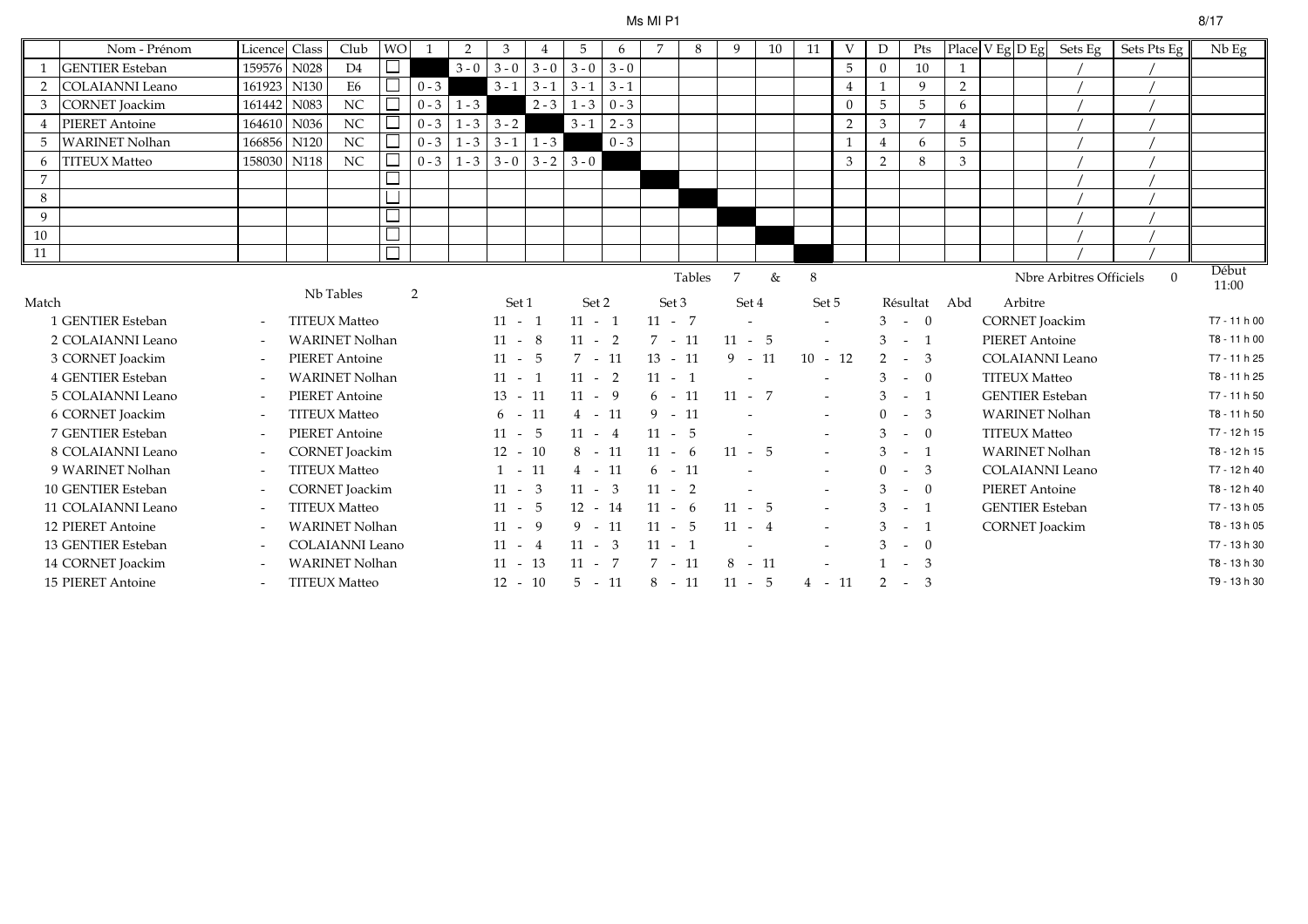#### Ms MI P2

|                | Nom - Prénom           | Licence Class            | Club                   | <b>WO</b> |                | 2               | 3        |               |           | 6 | 7         | 8      | 9        | 10 | 11                       | V             |               | Pts                |                |                     | $\left  \text{Place} \right  \text{V Eg} \left  \text{D Eg} \right $ Sets Eg | Sets Pts Eg | $Nb$ Eg        |
|----------------|------------------------|--------------------------|------------------------|-----------|----------------|-----------------|----------|---------------|-----------|---|-----------|--------|----------|----|--------------------------|---------------|---------------|--------------------|----------------|---------------------|------------------------------------------------------------------------------|-------------|----------------|
|                | <b>SACRE Max</b>       | 158617 N159              | E4                     |           |                | $3 - 0$         | $3 - 0$  | $3 - 0$       | $3 - 1$   |   |           |        |          |    |                          |               | $\Omega$      | 8                  |                |                     |                                                                              |             |                |
|                | <b>MATHURIN Celian</b> | 157504 N104              | E <sub>6</sub>         |           | $0 - 3$        |                 | $3 - 0$  | $3 - 0$       | $3 - 0$   |   |           |        |          |    |                          | 3             |               |                    | 2              |                     |                                                                              |             |                |
| 3              | <b>DETIENNE Tao</b>    | 166665 N120              | NC                     |           | $0 - 3$        | $0 - 3$         |          | $3 - 0$       | $2 - 3$   |   |           |        |          |    |                          |               | 3             | 5                  | $\overline{4}$ |                     |                                                                              |             |                |
|                | <b>COLARD</b> Yvenson  | 167631 N028              | NC                     |           | $0 - 3$        | $0 - 3 \ 0 - 3$ |          |               | $0 - 3$   |   |           |        |          |    |                          | $\Omega$      |               |                    | 5              |                     |                                                                              |             |                |
| 5              | <b>HONNAY Noah</b>     | 161519 N118              | NC                     |           | $1 - 3$        | $0 - 3$         |          | $3 - 2$ 3 - 0 |           |   |           |        |          |    |                          | $\mathcal{D}$ | $\mathcal{D}$ | 6                  | 3              |                     |                                                                              |             |                |
| 6              |                        |                          |                        |           |                |                 |          |               |           |   |           |        |          |    |                          |               |               |                    |                |                     |                                                                              |             |                |
| $\overline{7}$ |                        |                          |                        |           |                |                 |          |               |           |   |           |        |          |    |                          |               |               |                    |                |                     |                                                                              |             |                |
| 8              |                        |                          |                        |           |                |                 |          |               |           |   |           |        |          |    |                          |               |               |                    |                |                     |                                                                              |             |                |
| 9              |                        |                          |                        |           |                |                 |          |               |           |   |           |        |          |    |                          |               |               |                    |                |                     |                                                                              |             |                |
| 10             |                        |                          |                        |           |                |                 |          |               |           |   |           |        |          |    |                          |               |               |                    |                |                     |                                                                              |             |                |
| 11             |                        |                          |                        |           |                |                 |          |               |           |   |           |        |          |    |                          |               |               |                    |                |                     |                                                                              |             |                |
|                |                        |                          | Nb Tables              |           | $\overline{2}$ |                 |          |               |           |   |           | Tables | 9        | &  | 10                       |               |               |                    |                |                     | Nbre Arbitres Officiels                                                      |             | Début<br>11:00 |
| Match          |                        |                          |                        |           |                |                 | Set 1    |               | Set 2     |   | Set 3     |        | Set 4    |    | Set 5                    |               |               | Résultat           | Abd            | Arbitre             |                                                                              |             |                |
|                | 1 SACRE Max            | $\overline{\phantom{a}}$ | <b>HONNAY Noah</b>     |           |                |                 | $11 - 6$ |               | $11 - 4$  |   | $9 - 11$  |        | $11 - 8$ |    | $\sim$                   |               |               | $3 - 1$            |                |                     |                                                                              |             | T9 - 11 h 00   |
|                | 2 MATHURIN Celian      | $\overline{\phantom{a}}$ | <b>COLARD</b> Yvenson  |           |                |                 | $11 - 3$ |               | $11 - 4$  |   | $11 - 6$  |        |          |    | $\sim$                   |               | $3 - -$       | $\overline{0}$     |                | <b>DETIENNE Tao</b> |                                                                              |             | T10 - 11 h 00  |
|                | 3 SACRE Max            | $\overline{\phantom{a}}$ | <b>COLARD</b> Yvenson  |           |                |                 | $11 - 1$ |               | $11 - 0$  |   | $11 - 0$  |        |          |    | $\sim$                   |               |               | $3 - 0$            |                | <b>HONNAY Noah</b>  |                                                                              |             | T9 - 11 h 25   |
|                | 4 MATHURIN Celian      | $\sim$                   | <b>DETIENNE Tao</b>    |           |                |                 | $11 - 4$ |               | $13 - 11$ |   | $12 - 10$ |        |          |    | $\sim$                   |               | $3 - -$       | $\overline{0}$     |                |                     |                                                                              |             | T10 - 11 h 25  |
|                | 5 SACRE Max            | $\overline{\phantom{a}}$ | DETIENNE Tao           |           |                |                 | $11 - 5$ |               | $11 - 9$  |   | $11 - 7$  |        |          |    | $\overline{\phantom{a}}$ |               | $3 - 1$       | $\theta$           |                |                     |                                                                              |             | T9 - 11 h 50   |
|                | 6 COLARD Yvenson       | $\overline{\phantom{a}}$ | <b>HONNAY Noah</b>     |           |                |                 | $1 - 11$ |               | $11 - 13$ |   | $8 - 11$  |        |          |    | $\sim$                   |               | $0 -$         | -3                 |                |                     | <b>MATHURIN Celian</b>                                                       |             | T10 - 11 h 50  |
|                | 7 MATHURIN Celian      | $\overline{\phantom{a}}$ | HONNAY Noah            |           |                |                 | $11 - 4$ |               | $11 - 6$  |   | $11 - 1$  |        |          |    | $\blacksquare$           |               | $\mathcal{E}$ | $\theta$<br>$\sim$ |                | <b>SACRE Max</b>    |                                                                              |             | T9 - 12 h 15   |
|                | 8 DETIENNE Tao         | $\sim$                   | <b>COLARD</b> Yvenson  |           |                |                 | $11 - 5$ |               | $11 - 5$  |   | $11 - 2$  |        |          |    | $\sim$                   |               | 3             | $\Omega$<br>$\sim$ |                |                     |                                                                              |             | T10 - 12 h 15  |
|                | 9 SACRE Max            | $\overline{\phantom{a}}$ | <b>MATHURIN Celian</b> |           |                |                 | $11 - 9$ |               | $11 - 8$  |   | $11 - 9$  |        |          |    |                          |               | 3             | $\Omega$<br>$\sim$ |                |                     |                                                                              |             | T9 - 12 h 40   |
|                | 10 DETIENNE Tao        | $\sim$                   | HONNAY Noah            |           |                |                 | $6 - 11$ |               | $6 - 11$  |   | $11 - 9$  |        | $11 - 4$ |    | $9 - 11$                 |               | $\mathcal{P}$ | $-3$               |                |                     |                                                                              |             | T10 - 12 h 40  |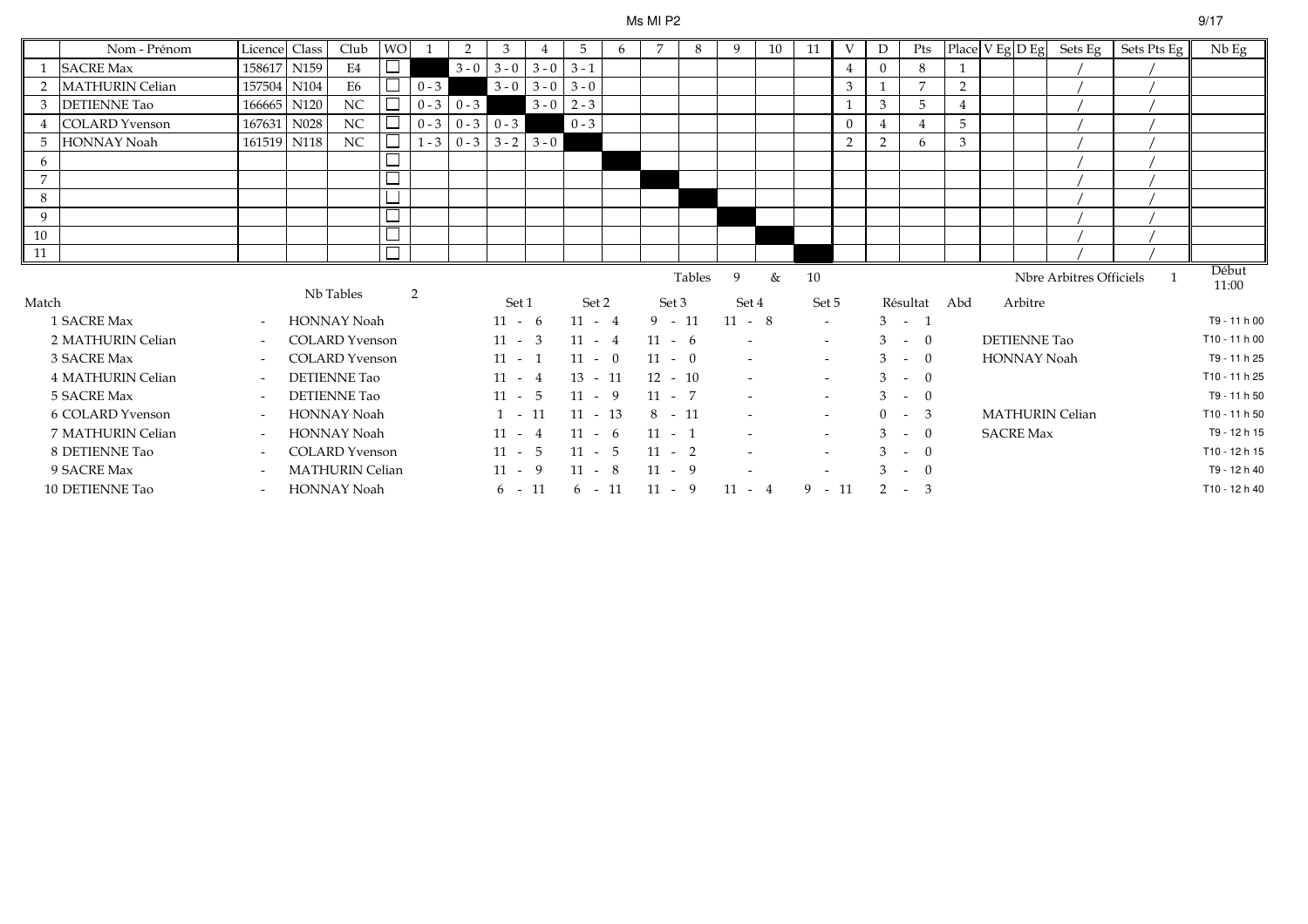|                 | Qualif if és 1ère phase  Q1  DELANNOY Nathan | 155921 | N119 C4 |                       |
|-----------------|----------------------------------------------|--------|---------|-----------------------|
| O2              | FRANSOUET Sam                                | 161469 | N104    | C <sub>4</sub>        |
| O <sub>3</sub>  | ZEMAN Hugo                                   | 159834 | N052    | C6                    |
| <b>1P1</b>      | <b>GENTIER Esteban</b>                       | 159576 | N028    | $\Gamma$ <sub>4</sub> |
| 1P <sub>2</sub> | <b>SACREMax</b>                              | 158617 | N159    | <b>E4</b>             |
| 2P1             | COLAJANNI Leano                              | 161923 | N130    | F6                    |
| 2P2             | MATHURIN Celian                              | 157504 | N104    | F6                    |

|          |          | Places 5 à 6    |          | Places 5 à 8    |                | $1/4$ de finale        |             |      |                |                | $1/2$ de finale        |                | Finale            |            |
|----------|----------|-----------------|----------|-----------------|----------------|------------------------|-------------|------|----------------|----------------|------------------------|----------------|-------------------|------------|
|          |          |                 |          | MATHURIN Celian | O1             | DELANNOY Nathan        | 155921      | N119 | C <sub>4</sub> |                | DELANNOY Nathan 3      |                |                   |            |
|          | $\theta$ | MATHURIN Celian |          |                 | 2P2            | MATHURIN Celian        | 157504 N104 |      | <b>E6</b>      | $\Omega$       |                        |                | DELANNOY Nathan 0 |            |
|          |          |                 | $\bf{0}$ |                 |                |                        |             |      |                |                | <b>GENTIER</b> Esteban | $\Omega$       |                   |            |
| SACREMax |          |                 |          |                 | 1P1            | <b>GENTIER</b> Esteban | 159576      | N028 | D <sub>4</sub> |                |                        |                |                   | ZEMAN Hugo |
|          |          |                 |          | SACREMax        | O <sub>3</sub> | ZEMAN Hugo             | 159834      | N052 | $C6$ 3         |                | ZEMAN Hugo             | 3 <sup>1</sup> |                   |            |
|          | 3        | <b>SACREMax</b> |          |                 | 1P2            | SACREMax               | 158617      | N159 | <b>E4</b>      | $\blacksquare$ |                        |                | ZEMAN Hugo<br>3   |            |
|          |          |                 |          | COLAIANNI Leano | 2P1            | COLAIANNI Leano        | 161923      | N130 | E6             | l O            | FRANSQUET Sam          |                |                   |            |
|          |          |                 |          |                 | O2             | FRANSQUET Sam          | 161469      | N104 | C4             | $\overline{3}$ |                        |                |                   |            |

3ème place

| P1 DF   | <b>GENTIER</b> Esteban | 159576 N028 | D4             |   |
|---------|------------------------|-------------|----------------|---|
| $P2$ DF | FRANSOUET Sam          | 161469 N104 | C <sub>4</sub> | 3 |

|                    | тепис рассе     |             |    |  |
|--------------------|-----------------|-------------|----|--|
| P1 5-8             |                 |             |    |  |
| P <sub>2</sub> 5-8 | COLAIANNI Leano | 161923 N130 | E6 |  |

7ème place

**Classement final**

| $\mathbf{1}$   | ZEMAN Hugo             | 159834 N052 |      | C6             |
|----------------|------------------------|-------------|------|----------------|
| $\overline{2}$ | DELANNOY Nathan        | 155921      | N119 | C <sub>4</sub> |
| $\overline{3}$ | FRANSQUET Sam          | 161469      | N104 | C <sub>4</sub> |
| $\overline{4}$ | <b>GENTIER</b> Esteban | 159576      | N028 | D <sub>4</sub> |
| 5              | <b>SACREMax</b>        | 158617      | N159 | E <sub>4</sub> |
| 6              | <b>MATHURIN Celian</b> | 157504      | N104 | E6             |
| 7              |                        |             |      |                |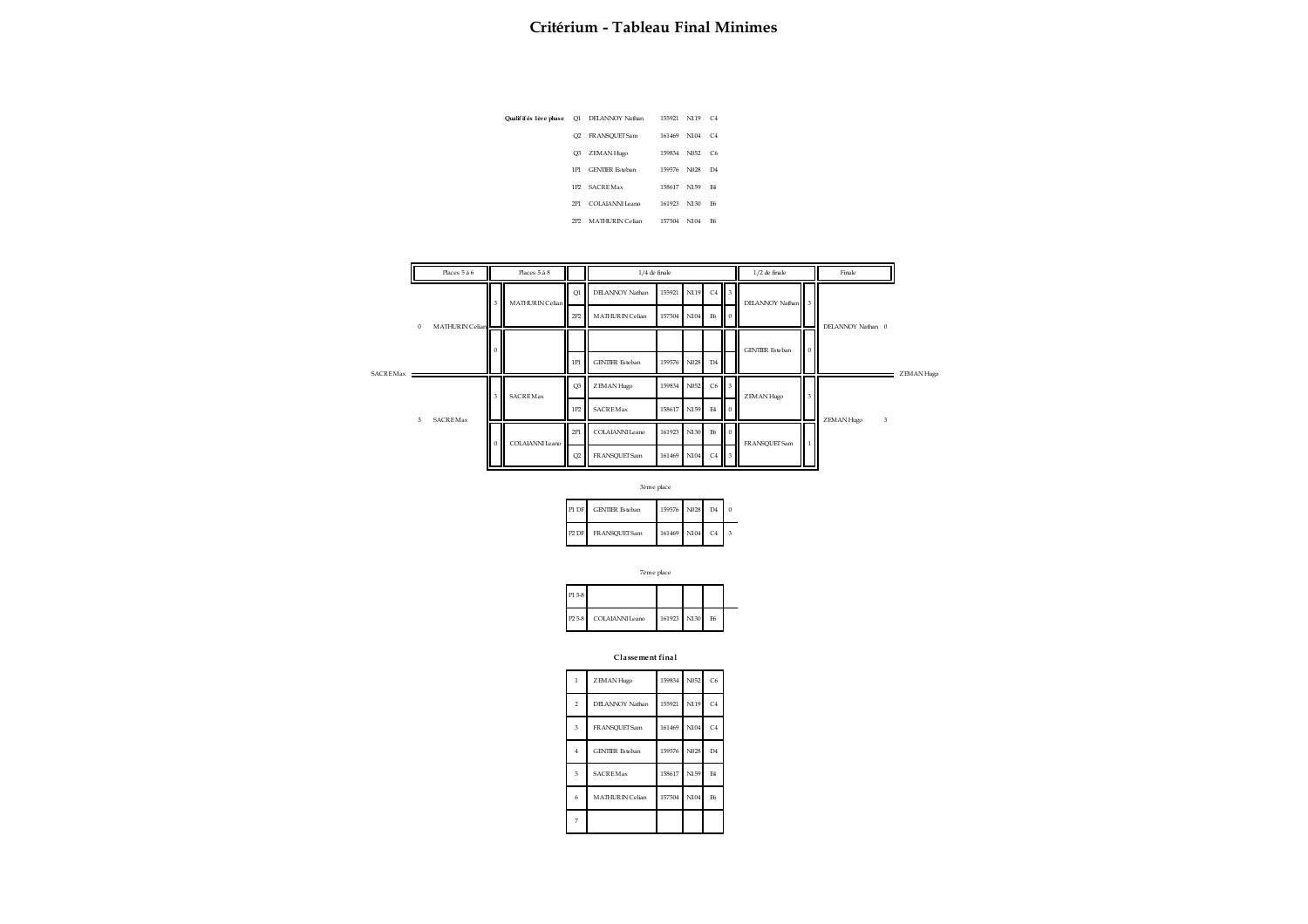#### Dm CA PF

|       | Nom - Prénom           | Licence Class            |           | Club               | <b>WO</b>  |           |                      | 3        |               | 5                                                                            | $\sigma$ | 7        | 8 |                | 10 | 11     |   | D | Pts          |   |           |                         | Place $V$ Eg $D$ Eg Sets Eg | Sets Pts Eg    | Nb Eg         |
|-------|------------------------|--------------------------|-----------|--------------------|------------|-----------|----------------------|----------|---------------|------------------------------------------------------------------------------|----------|----------|---|----------------|----|--------|---|---|--------------|---|-----------|-------------------------|-----------------------------|----------------|---------------|
|       | <b>ROMAIN Anais</b>    | 152494 N104              |           | C <sub>2</sub>     | $\sqrt{2}$ |           |                      |          |               | wo - 3 wo - 3 wo - 3 wo - 3 wo - 3 wo - 3 wo - 3 wo - 3 wo - 3 wo - 3 wo - 3 |          |          |   |                |    |        |   |   |              |   |           |                         |                             |                |               |
|       | <b>HENNEBERT Elyne</b> | 151393                   | N076      | D <sub>4</sub>     |            | $3 - w_0$ |                      |          | $3 - 1$ 3 - 1 |                                                                              |          |          |   |                |    |        | 2 |   |              |   |           |                         |                             |                |               |
| 3     | PIRE Thea              | 159686 N120              |           | D <sub>6</sub>     | $\Box$     |           | $3 - w_0$ 1 - 3      |          | $0 - 3$       |                                                                              |          |          |   |                |    |        |   |   |              | 3 |           |                         |                             |                |               |
|       | <b>GOFFAUX Eva</b>     | 153283 N051              |           | D <sub>6</sub>     | $\Box$     |           | $3 - wo$ 1 - 3 3 - 0 |          |               |                                                                              |          |          |   |                |    |        |   |   | 3            |   |           |                         |                             |                |               |
|       |                        |                          |           |                    | ᄂ          |           |                      |          |               |                                                                              |          |          |   |                |    |        |   |   |              |   |           |                         |                             |                |               |
|       |                        |                          |           |                    | ᆜ          |           |                      |          |               |                                                                              |          |          |   |                |    |        |   |   |              |   |           |                         |                             |                |               |
| 7     |                        |                          |           |                    |            |           |                      |          |               |                                                                              |          |          |   |                |    |        |   |   |              |   |           |                         |                             |                |               |
| 8     |                        |                          |           |                    | ᆜ          |           |                      |          |               |                                                                              |          |          |   |                |    |        |   |   |              |   |           |                         |                             |                |               |
| 9     |                        |                          |           |                    | $\Box$     |           |                      |          |               |                                                                              |          |          |   |                |    |        |   |   |              |   |           |                         |                             |                |               |
| 10    |                        |                          |           |                    | $\Box$     |           |                      |          |               |                                                                              |          |          |   |                |    |        |   |   |              |   |           |                         |                             |                |               |
| 11    |                        |                          |           |                    | $\Box$     |           |                      |          |               |                                                                              |          |          |   |                |    |        |   |   |              |   |           |                         |                             |                |               |
|       |                        |                          |           |                    |            |           | Tables 15            |          |               |                                                                              |          |          |   |                |    |        |   |   |              |   |           | Nbre Arbitres Officiels | $\Omega$                    | Début<br>12:00 |               |
| Match |                        |                          |           | Nb Tables          |            |           |                      | Set 1    |               | Set 2                                                                        |          | Set 3    |   | Set 4          |    | Set 5  |   |   | Résultat Abd |   |           | Arbitre                 |                             |                |               |
|       | 1 HENNEBERT Elyne      | $\sim$                   |           | <b>GOFFAUX Eva</b> |            |           |                      | $11 - 3$ |               | $11 - 9$                                                                     |          | $5 - 11$ |   | $11 - 9$       |    | $\sim$ |   |   | $3 - 1$      |   | PIRE Thea |                         |                             |                | T15 - 12 h 00 |
|       | 2 PIRE Thea            | $\overline{\phantom{a}}$ |           | <b>GOFFAUX Eva</b> |            |           |                      | $5 - 11$ |               | $7 - 11$                                                                     |          | $9 - 11$ |   | $\overline{a}$ |    | $\sim$ |   |   | $0 - 3$      |   |           |                         | <b>HENNEBERT Elyne</b>      |                | T15 - 12 h 25 |
|       | 3 HENNEBERT Elyne      | $\tilde{\phantom{a}}$    | PIRE Thea |                    |            |           |                      | $11 - 9$ |               | 7 - 11                                                                       |          | $11 - 5$ |   | $11 - 8$       |    | $\sim$ |   | 3 | $-1$         |   |           | <b>GOFFAUX Eva</b>      | T15 - 12 h 50               |                |               |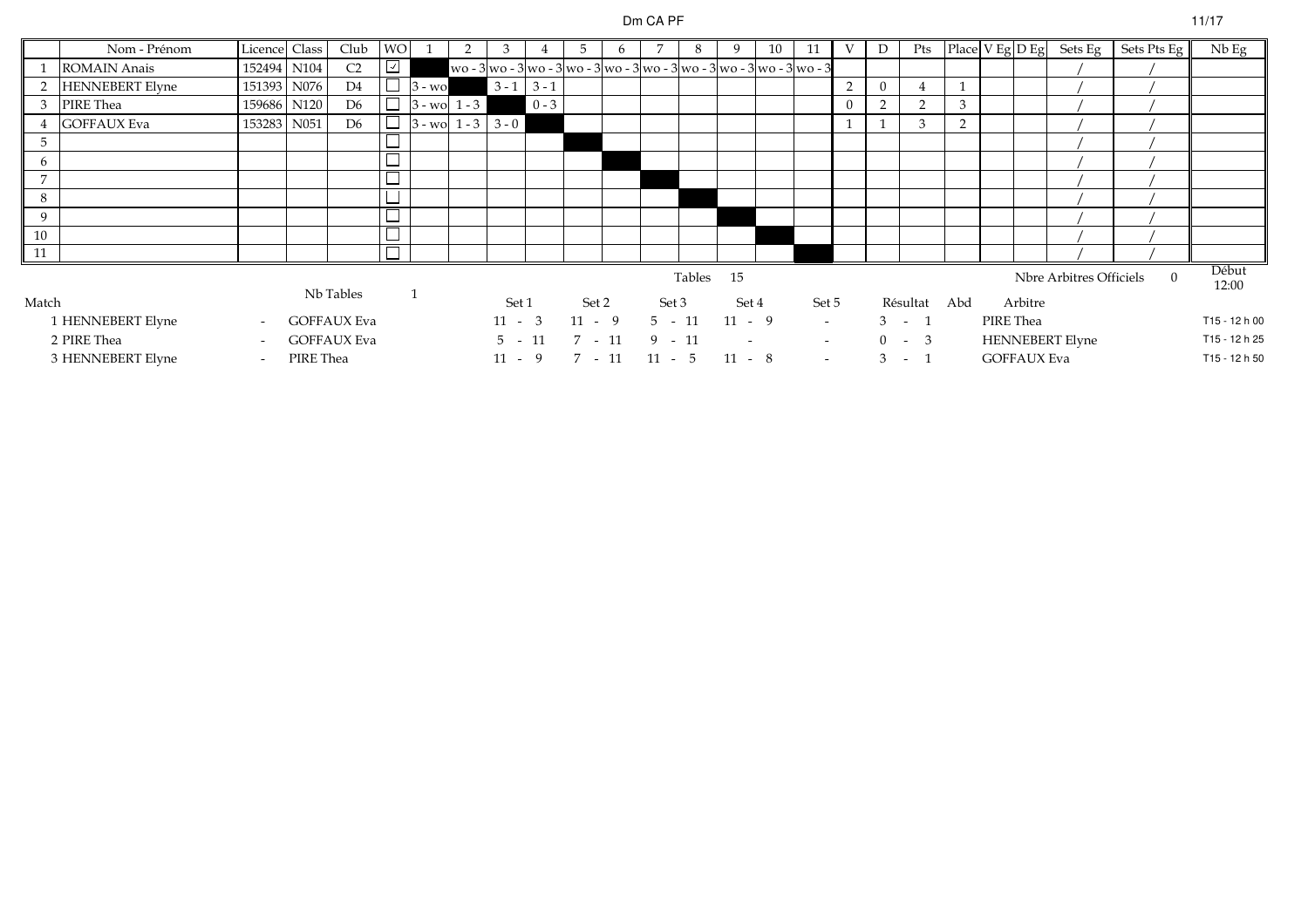#### Ms CA PU

|                | Nom - Prénom           | Licencel                  | Class | Club                  | <b>WO</b> |         | 2             | 3         |               | 5         | 6 | 7         | 8 | 9        | 10 | 11                       | V              | D            | Pts            |     | Place $V$ Eg $D$ Eg  | Sets Eg                 | Sets Pts Eg | $Nb$ Eg        |
|----------------|------------------------|---------------------------|-------|-----------------------|-----------|---------|---------------|-----------|---------------|-----------|---|-----------|---|----------|----|--------------------------|----------------|--------------|----------------|-----|----------------------|-------------------------|-------------|----------------|
|                | <b>MAILLEUX Marius</b> | 151280 N073               |       | E0                    |           |         | $3 - 1$       | $3 - 0$   | $3 - 0$       | $3 - 0$   |   |           |   |          |    |                          |                | $\Omega$     | 8              |     |                      |                         |             |                |
| 2              | LABIOUSE Diego         | 157058 N027               |       | E6                    |           | $1 - 3$ |               |           | $0 - 3$ 1 - 3 | $3 - 0$   |   |           |   |          |    |                          |                | 3            | 5              |     |                      |                         |             |                |
| 3              | <b>TITEUX</b> Austin   | 164204 N028               |       | E6                    |           | $0 - 3$ | $3 - 0$       |           | $3 - 0$       | $3 - 0$   |   |           |   |          |    |                          | 3              |              | $\overline{7}$ | 2   |                      |                         |             |                |
| $\overline{4}$ | <b>DETIENNE Hugo</b>   | 166664 N120               |       | $\rm NC$              |           |         | $0 - 3$ 3 - 1 | $0 - 3$   |               | $3 - 1$   |   |           |   |          |    |                          | 2              | 2            | 6              | 3   |                      |                         |             |                |
| 5              | <b>SOWA</b> Maxime     | 167037 N120               |       | NC                    |           |         | $0 - 3$ 0 - 3 |           | $0 - 3$ 1 - 3 |           |   |           |   |          |    |                          | $\overline{0}$ |              | $\overline{4}$ | 5   |                      |                         |             |                |
| 6              |                        |                           |       |                       |           |         |               |           |               |           |   |           |   |          |    |                          |                |              |                |     |                      |                         |             |                |
| $\overline{7}$ |                        |                           |       |                       |           |         |               |           |               |           |   |           |   |          |    |                          |                |              |                |     |                      |                         |             |                |
| 8              |                        |                           |       |                       |           |         |               |           |               |           |   |           |   |          |    |                          |                |              |                |     |                      |                         |             |                |
| 9              |                        |                           |       |                       |           |         |               |           |               |           |   |           |   |          |    |                          |                |              |                |     |                      |                         |             |                |
| 10             |                        |                           |       |                       |           |         |               |           |               |           |   |           |   |          |    |                          |                |              |                |     |                      |                         |             |                |
| 11             |                        |                           |       |                       |           |         |               |           |               |           |   |           |   |          |    |                          |                |              |                |     |                      |                         |             |                |
|                |                        | Tables<br>20<br>Nb Tables |       |                       |           |         |               |           |               |           |   |           |   |          |    | 21                       |                |              |                |     |                      | Nbre Arbitres Officiels | $\Omega$    | Début<br>12:00 |
| Match          |                        |                           |       |                       |           | 2       |               | Set 1     |               | Set 2     |   | Set 3     |   | Set 4    |    | Set 5                    |                |              | Résultat       | Abd | Arbitre              |                         |             |                |
|                | 1 MAILLEUX Marius      | $\sim$                    |       | SOWA Maxime           |           |         |               | $11 - 4$  |               | $11 - 2$  |   | $11 - 1$  |   |          |    | $\sim$                   |                |              | $3 - 0$        |     |                      |                         |             | T20 - 12 h 00  |
|                | 2 LABIOUSE Diego       | $\overline{\phantom{a}}$  |       | <b>DETIENNE Hugo</b>  |           |         |               | $9 - 11$  |               | $11 - 7$  |   | $10 - 12$ |   | $4 - 11$ |    | $\sim$                   |                |              | $1 - 3$        |     | <b>TITEUX Austin</b> |                         |             | T21 - 12 h 00  |
|                | 3 MAILLEUX Marius      | $\overline{\phantom{a}}$  |       | <b>DETIENNE Hugo</b>  |           |         |               | $11 - 7$  |               | $11 - 3$  |   | $11 - 5$  |   |          |    | $\sim$                   |                |              | $3 - 0$        |     | <b>SOWA</b> Maxime   |                         |             | T20 - 12 h 25  |
|                | 4 LABIOUSE Diego       | $\sim$                    |       | <b>TITEUX Austin</b>  |           |         |               | $5 - 11$  |               | $4 - 11$  |   | $10 - 12$ |   |          |    | $\sim$                   |                |              | $0 - 3$        |     |                      |                         |             | T21 - 12 h 25  |
|                | 5 MAILLEUX Marius      | $\overline{\phantom{a}}$  |       | <b>TITEUX Austin</b>  |           |         |               | $11 - 7$  |               | $11 - 8$  |   | $11 - 8$  |   |          |    | $\sim$                   |                |              | $3 - 0$        |     |                      |                         |             | T20 - 12 h 50  |
|                | 6 DETIENNE Hugo        | $\overline{\phantom{a}}$  |       | SOWA Maxime           |           |         |               | $15 - 13$ |               | $13 - 11$ |   | $7 - 11$  |   | $11 - 6$ |    | $\sim$                   |                |              | $3 - 1$        |     |                      | <b>LABIOUSE</b> Diego   |             | T21 - 12 h 50  |
|                | 7 LABIOUSE Diego       | $\overline{\phantom{a}}$  |       | SOWA Maxime           |           |         |               | $11 - 8$  |               | $12 - 10$ |   | $11 - 9$  |   |          |    | $\overline{\phantom{a}}$ |                |              | $3 - 0$        |     |                      | MAILLEUX Marius         |             | T20 - 13 h 15  |
|                | 8 TITEUX Austin        | $\overline{\phantom{a}}$  |       | <b>DETIENNE Hugo</b>  |           |         |               | $11 - 7$  |               | $11 - 7$  |   | $11 - 8$  |   | $\sim$   |    | $\sim$                   |                |              | $3 - 0$        |     |                      |                         |             | T21 - 13 h 15  |
|                | 9 MAILLEUX Marius      |                           |       | <b>LABIOUSE</b> Diego |           |         |               | $11 - 0$  |               | $8 - 11$  |   | $11 - 7$  |   | $11 - 0$ |    | $\sim$                   |                | $\mathbf{3}$ | $-1$           |     |                      |                         |             | T20 - 13 h 40  |
|                | 10 TITEUX Austin       |                           |       | <b>SOWA Maxime</b>    |           |         |               | $11 - 5$  |               | $11 - 7$  |   | $11 - 4$  |   |          |    | $\blacksquare$           |                | 3            | $-0$           |     |                      | <b>DETIENNE Hugo</b>    |             | T21 - 13 h 40  |

# $U$  12/17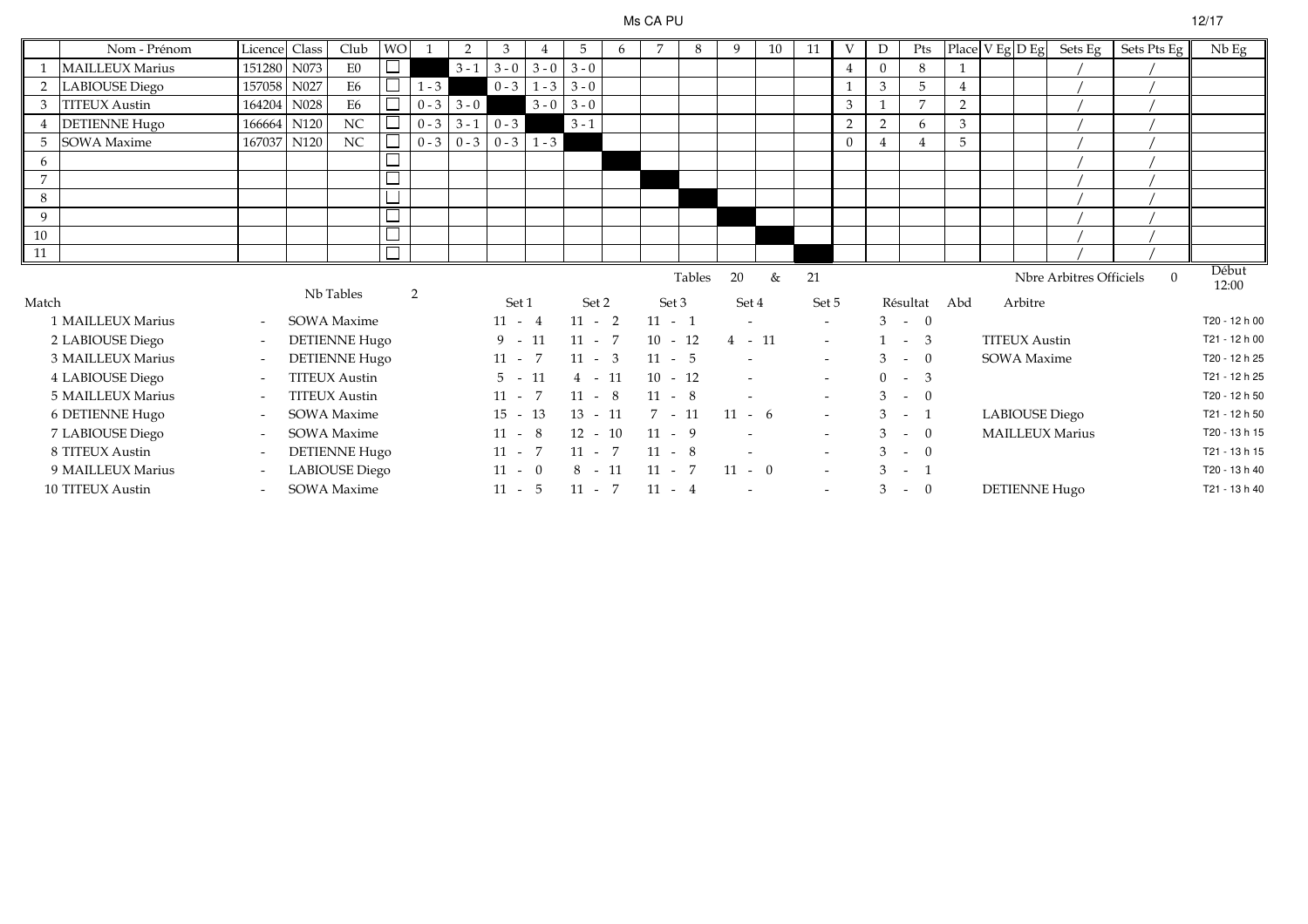### Ms CA PF

|                | Nom - Prénom            | Licence Class            |      | Club                   | <b>WO</b>                |         | 2             |                     |               | 5         | 6 | 7         | 8      | 9         | 10 | 11       | V        | D        | Pts             | Place V Eg D Eg |         | Sets Eg                 | Sets Pts Eg | Nb Eg          |
|----------------|-------------------------|--------------------------|------|------------------------|--------------------------|---------|---------------|---------------------|---------------|-----------|---|-----------|--------|-----------|----|----------|----------|----------|-----------------|-----------------|---------|-------------------------|-------------|----------------|
|                | COLLARD Hugo            | 150958                   | N027 | C4                     |                          |         | $3 - 1$       | $3 - 2$             | $3 - 1$       |           |   |           |        |           |    |          | 3        | $\Omega$ | 6               |                 |         |                         |             |                |
| 2              | <b>FICOT Matheo</b>     | 153551 N104              |      | C4                     | $\overline{\phantom{a}}$ | $1 - 3$ |               |                     | $2 - 3$ 3 - 0 |           |   |           |        |           |    |          |          | 2        |                 | 3               |         |                         |             |                |
|                | 3 DE VLEESCHOUWER Robin | 155937 N051              |      | C6                     | $\overline{\Box}$        |         | $2 - 3$ 3 - 2 |                     | $3 - 0$       |           |   |           |        |           |    |          | 2        |          | 5               | 2               |         |                         |             |                |
|                | <b>MAILLEUX Marius</b>  | 151280                   | N073 | E0                     | $\Box$                   |         |               | $1 - 3$ 0 - 3 0 - 3 |               |           |   |           |        |           |    |          | $\Omega$ | 3        | 3               | 4               |         |                         |             |                |
| 5              |                         |                          |      |                        |                          |         |               |                     |               |           |   |           |        |           |    |          |          |          |                 |                 |         |                         |             |                |
|                |                         |                          |      |                        | ᆸ                        |         |               |                     |               |           |   |           |        |           |    |          |          |          |                 |                 |         |                         |             |                |
| $\overline{7}$ |                         |                          |      |                        | –                        |         |               |                     |               |           |   |           |        |           |    |          |          |          |                 |                 |         |                         |             |                |
| 8              |                         |                          |      |                        |                          |         |               |                     |               |           |   |           |        |           |    |          |          |          |                 |                 |         |                         |             |                |
| 9              |                         |                          |      |                        | $\Box$                   |         |               |                     |               |           |   |           |        |           |    |          |          |          |                 |                 |         |                         |             |                |
| 10             |                         |                          |      |                        | $\overline{\phantom{0}}$ |         |               |                     |               |           |   |           |        |           |    |          |          |          |                 |                 |         |                         |             |                |
| 11             |                         |                          |      |                        |                          |         |               |                     |               |           |   |           |        |           |    |          |          |          |                 |                 |         |                         |             |                |
|                |                         |                          |      | Nb Tables              |                          | 2       |               |                     |               |           |   |           | Tables | 20        | &  | 21       |          |          |                 |                 |         | Nbre Arbitres Officiels | $\Omega$    | Début<br>14:00 |
| Match          |                         |                          |      |                        |                          |         |               | Set 1               |               | Set 2     |   | Set 3     |        | Set 4     |    | Set 5    |          |          | Résultat Abd    |                 | Arbitre |                         |             |                |
|                | 1 COLLARD Hugo          | $\sim$                   |      | <b>MAILLEUX Marius</b> |                          |         |               | $13 - 11$           |               | $11 - 9$  |   | $7 - 11$  |        | $11 - 7$  |    | $\sim$   |          |          | $3 - 1$         |                 |         |                         |             | T20 - 14 h 00  |
|                | 2 FICOT Matheo          | $\sim$                   |      | DE VLEESCHOUWER Robin  |                          |         |               | $11 - 6$            |               | $7 - 11$  |   | $11 - 9$  |        | $6 - 11$  |    | $5 - 11$ |          | 2        | $-3$            |                 |         |                         |             | T21 - 14 h 00  |
|                | 3 COLLARD Hugo          | $\overline{\phantom{a}}$ |      | DE VLEESCHOUWER Robin  |                          |         |               | $12 - 10$           |               | $12 - 10$ |   | $14 - 16$ |        | $12 - 14$ |    | $11 - 9$ |          |          | $3 - 2$         |                 |         |                         |             | T20 - 14 h 30  |
|                | 4 FICOT Matheo          | $\overline{\phantom{a}}$ |      | <b>MAILLEUX Marius</b> |                          |         |               | $11 - 3$            |               | $11 - 2$  |   | $11 - 2$  |        |           |    |          |          |          | $-0$            |                 |         |                         |             | T21 - 14 h 30  |
|                | 5 COLLARD Hugo          | $\sim$                   |      | <b>FICOT Matheo</b>    |                          |         |               | $11 - 6$            |               | $11 - 9$  |   | $7 - 11$  |        | $11 - 6$  |    | $\sim$   |          | 3        | $\sim 10^{-10}$ |                 |         |                         |             | T20 - 15 h 00  |
|                | 6 DE VLEESCHOUWER Robin | $\sim$                   |      | <b>MAILLEUX Marius</b> |                          |         |               | $11 - 6$            |               | $11 - 8$  |   | $11 - 8$  |        |           |    | $\sim$   |          |          | $3 - 0$         |                 |         |                         |             | T21 - 15 h 00  |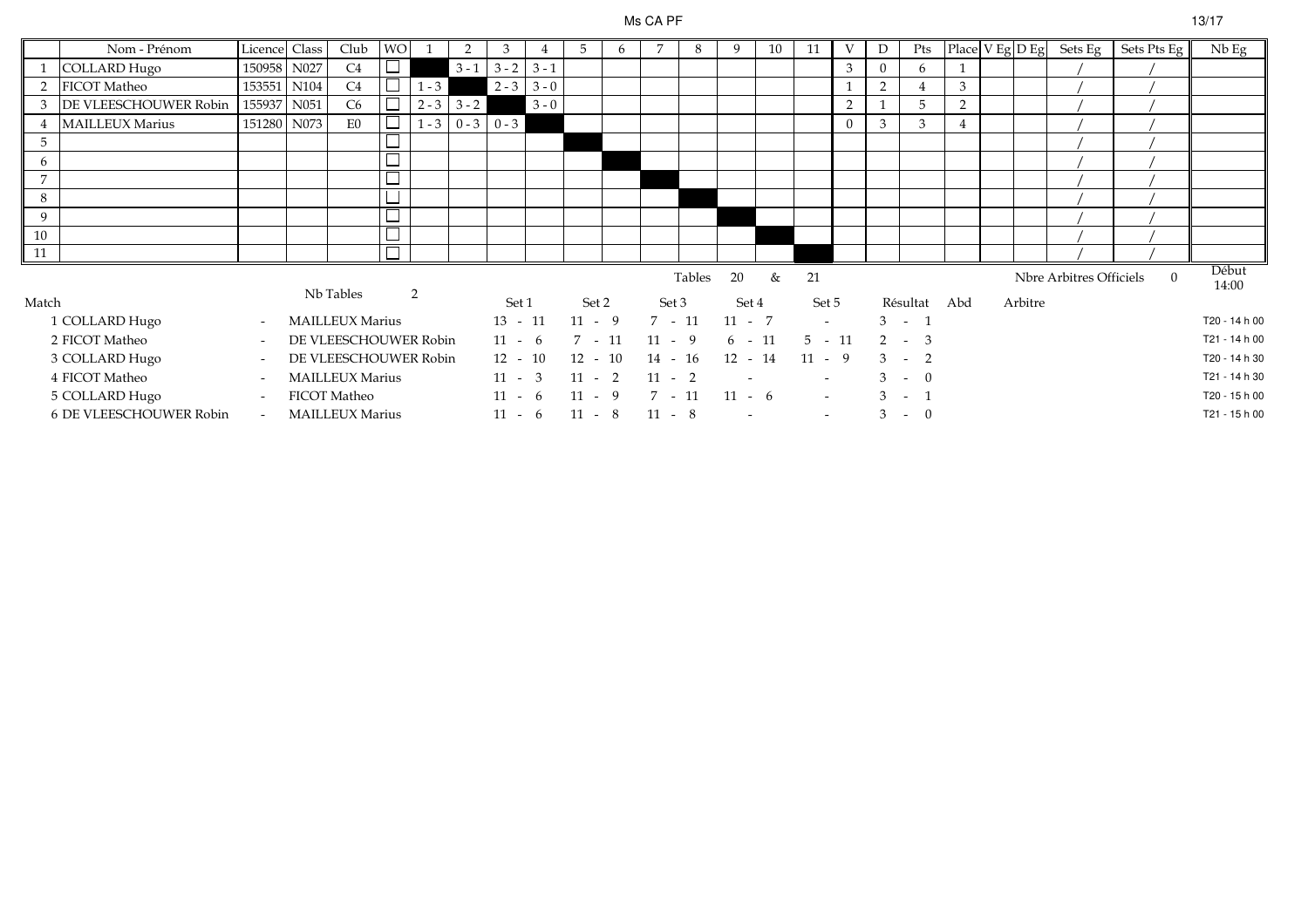# Dm JU PF

|                | Nom - Prénom             | Licence Class            |      | Club                     | <b>WO</b> |               | 2             | 3             |         | 5         | 6 |           | 8      | 9         | 10 | 11             | V | D                       | Pts         | Place V Eg D Eg |         | Sets Eg                 | Sets Pts Eg | $Nb$ Eg        |
|----------------|--------------------------|--------------------------|------|--------------------------|-----------|---------------|---------------|---------------|---------|-----------|---|-----------|--------|-----------|----|----------------|---|-------------------------|-------------|-----------------|---------|-------------------------|-------------|----------------|
|                | <b>DUVIVIER Eloise</b>   | 147248 N104              |      | B <sub>0</sub>           |           |               | $1 - 3$       | $3 - 0$ 3 - 0 |         |           |   |           |        |           |    |                | 2 |                         | 5           | 2               |         |                         |             |                |
| 2              | <b>LARDINOIS Candice</b> | 146136 N104              |      | B <sub>0</sub>           |           | $3 - 1$       |               | $3 - 0$       | $3 - 0$ |           |   |           |        |           |    |                | 3 |                         | 6           |                 |         |                         |             |                |
| 3              | <b>MARTEAUX</b> Ines     | 160105                   | N073 | D <sub>6</sub>           |           | $0 - 3$ 0 - 3 |               |               | $3 - 2$ |           |   |           |        |           |    |                |   | 2                       | 4           | 3               |         |                         |             |                |
| $\overline{4}$ | <b>RENARD</b> Oceane     | 162994                   | N104 | D <sub>6</sub>           | $\Box$    |               | $0 - 3 0 - 3$ | $2 - 3$       |         |           |   |           |        |           |    |                |   | 3                       | 3           | $\overline{4}$  |         |                         |             |                |
| 5              |                          |                          |      |                          | ┕         |               |               |               |         |           |   |           |        |           |    |                |   |                         |             |                 |         |                         |             |                |
| 6              |                          |                          |      |                          | $\Box$    |               |               |               |         |           |   |           |        |           |    |                |   |                         |             |                 |         |                         |             |                |
| $\overline{7}$ |                          |                          |      |                          | $\Box$    |               |               |               |         |           |   |           |        |           |    |                |   |                         |             |                 |         |                         |             |                |
| 8              |                          |                          |      |                          | ᆜ         |               |               |               |         |           |   |           |        |           |    |                |   |                         |             |                 |         |                         |             |                |
| 9              |                          |                          |      |                          | ப         |               |               |               |         |           |   |           |        |           |    |                |   |                         |             |                 |         |                         |             |                |
| 10             |                          |                          |      |                          | └         |               |               |               |         |           |   |           |        |           |    |                |   |                         |             |                 |         |                         |             |                |
| 11             |                          |                          |      |                          |           |               |               |               |         |           |   |           |        |           |    |                |   |                         |             |                 |         |                         |             |                |
|                |                          |                          |      | Nb Tables                |           | 2             |               |               |         |           |   |           | Tables | 13        | &  | 14             |   |                         |             |                 |         | Nbre Arbitres Officiels | 2           | Début<br>10:00 |
| Match          |                          |                          |      |                          |           |               |               | Set 1         |         | Set 2     |   | Set 3     |        | Set 4     |    | Set 5          |   |                         | Résultat    | Abd             | Arbitre |                         |             |                |
|                | 1 DUVIVIER Eloise        | $\overline{\phantom{a}}$ |      | <b>RENARD Oceane</b>     |           |               |               | $11 - 3$      |         | $11 - 6$  |   | $11 - 2$  |        | $\sim$    |    | $\sim$         |   |                         | $3 - 0$     |                 |         |                         |             | T13 - 10 h 00  |
|                | 2 LARDINOIS Candice      | $\sim$                   |      | <b>MARTEAUX</b> Ines     |           |               |               | $11 - 3$      |         | $11 - 3$  |   | $11 - 1$  |        |           |    | $\sim$         |   |                         | $3 - 0$     |                 |         |                         |             | T14 - 10 h 00  |
|                | 3 DUVIVIER Eloise        | $\overline{\phantom{a}}$ |      | <b>MARTEAUX</b> Ines     |           |               |               | $11 - 2$      |         | $11 - 3$  |   | $11 - 2$  |        |           |    | $\sim$         |   |                         | $3 - 0$     |                 |         |                         |             | T13 - 10 h 25  |
|                | 4 LARDINOIS Candice      | $\sim$                   |      | <b>RENARD</b> Oceane     |           |               |               | $11 - 1$      |         | $11 - 4$  |   | $11 - 3$  |        |           |    | $\sim$         |   | $\overline{\mathbf{3}}$ | $-$ 0       |                 |         |                         |             | T14 - 10 h 25  |
|                | 5 DUVIVIER Eloise        | $\overline{\phantom{a}}$ |      | <b>LARDINOIS Candice</b> |           |               |               | 6 -           | 11      | $5 - 11$  |   | $11 - 5$  |        | $2 - 11$  |    | $\overline{a}$ |   |                         | 3<br>$\sim$ |                 |         |                         |             | T13 - 10 h 50  |
|                | 6 MARTEAUX Ines          | $\sim$                   |      | <b>RENARD Oceane</b>     |           |               |               | $11 - 4$      |         | $13 - 11$ |   | $11 - 13$ |        | $10 - 12$ |    | $11 - 6$       |   | 3                       | $-2$        |                 |         |                         |             | T14 - 10 h 50  |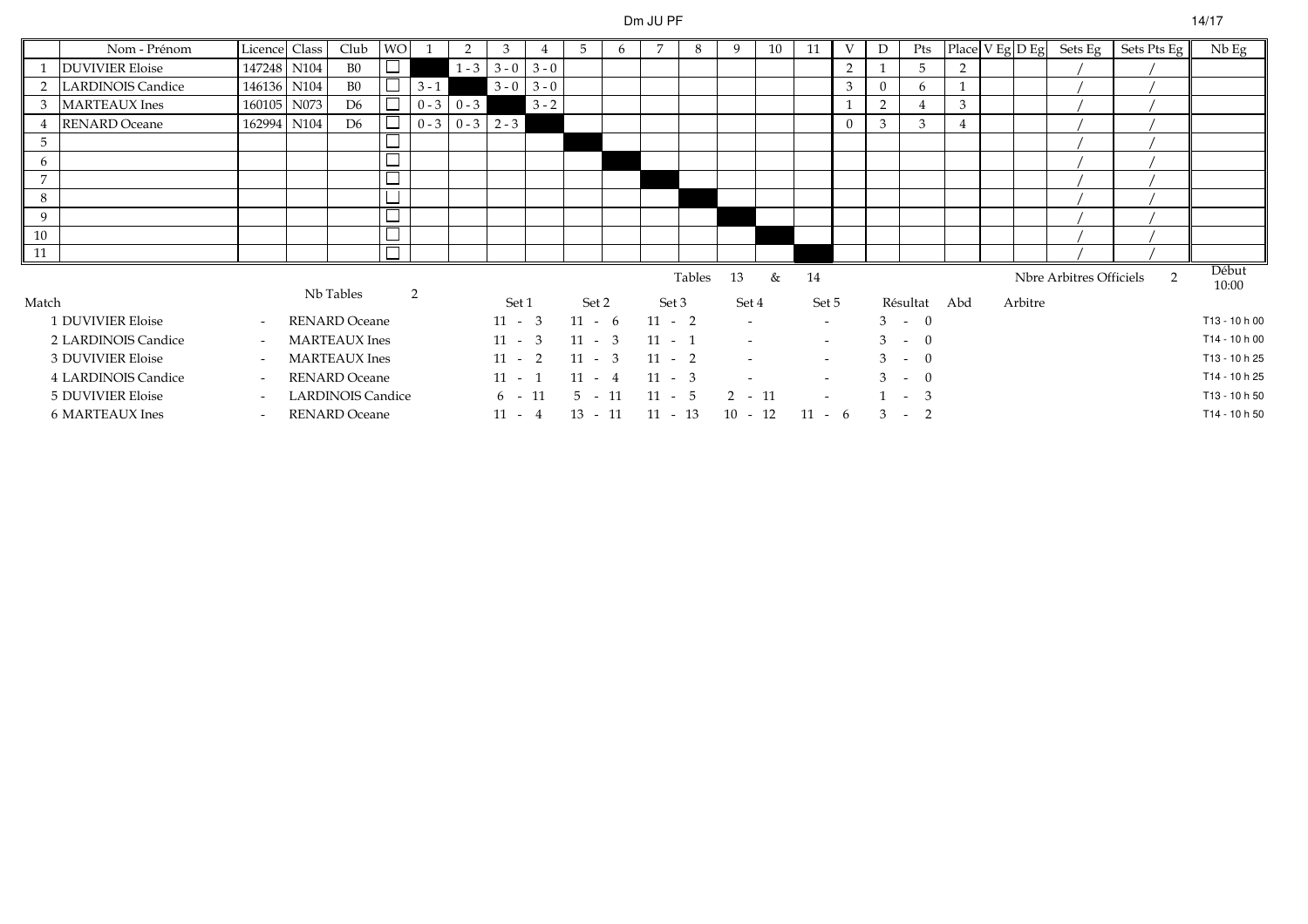#### Ms JU PU

|                                                                      | Nom - Prénom           | Licence Class            |      | Club                   | WO. |         | 2                       | 3         |         | 5         | 6 |           | 8 | 9        | 10       | 11             | V              |          | Pts            | Place $V$ Eg $D$ Eg |                   |         | Sets Eg                | Sets Pts Eg | Nb Eg         |
|----------------------------------------------------------------------|------------------------|--------------------------|------|------------------------|-----|---------|-------------------------|-----------|---------|-----------|---|-----------|---|----------|----------|----------------|----------------|----------|----------------|---------------------|-------------------|---------|------------------------|-------------|---------------|
|                                                                      | POTY Ethan             | 148006                   | N051 | D2                     |     |         | $1 - 3$                 | $3 - 2$   | $3 - 0$ | $3 - 0$   |   |           |   |          |          |                | 3              |          | $\overline{7}$ | $\overline{2}$      |                   |         |                        |             |               |
|                                                                      | 2 LIEGEOIS Owen        | 146061                   | N023 | D4                     |     | $3 - 1$ |                         | $3 - 0$   | $3 - 0$ | $3 - 0$   |   |           |   |          |          |                |                | $\Omega$ | 8              |                     |                   |         |                        |             |               |
| 3                                                                    | <b>GENTIER Antoine</b> | 155121                   | N028 | E0                     |     | $2 - 3$ | $0 - 3$                 |           | $0 - 3$ | $3 - 0$   |   |           |   |          |          |                |                | 3        | 5              |                     |                   |         |                        |             |               |
|                                                                      | <b>DENEURE</b> Timothy | 146230 N136              |      | E4                     |     | $0 - 3$ | $0 - 3$                 | $3 - 0$   |         | $3 - 0$   |   |           |   |          |          |                | $\overline{2}$ | 2        | 6              | 3                   |                   |         |                        |             |               |
|                                                                      | 5 LAMBRIX Mathias      | 164706                   | N048 | E <sub>6</sub>         |     | $0 - 3$ | $0 - 3$ $0 - 3$ $0 - 3$ |           |         |           |   |           |   |          |          |                | $\Omega$       |          |                | 5                   |                   |         |                        |             |               |
| 6                                                                    |                        |                          |      |                        |     |         |                         |           |         |           |   |           |   |          |          |                |                |          |                |                     |                   |         |                        |             |               |
| $\overline{7}$                                                       |                        |                          |      |                        |     |         |                         |           |         |           |   |           |   |          |          |                |                |          |                |                     |                   |         |                        |             |               |
| 8                                                                    |                        |                          |      |                        |     |         |                         |           |         |           |   |           |   |          |          |                |                |          |                |                     |                   |         |                        |             |               |
| 9                                                                    |                        |                          |      |                        |     |         |                         |           |         |           |   |           |   |          |          |                |                |          |                |                     |                   |         |                        |             |               |
| 10                                                                   |                        |                          |      |                        |     |         |                         |           |         |           |   |           |   |          |          |                |                |          |                |                     |                   |         |                        |             |               |
| 11                                                                   |                        |                          |      |                        |     |         |                         |           |         |           |   |           |   |          |          |                |                |          |                |                     |                   |         |                        |             |               |
| Nbre Arbitres Officiels<br>Tables<br>13<br>&<br>14<br>Nb Tables<br>2 |                        |                          |      |                        |     |         |                         |           |         |           |   |           |   |          | $\Omega$ | Début<br>13:00 |                |          |                |                     |                   |         |                        |             |               |
| Match                                                                |                        |                          |      |                        |     |         |                         | Set 1     |         | Set 2     |   | Set 3     |   | Set 4    |          | Set 5          |                |          | Résultat       | Abd                 |                   | Arbitre |                        |             |               |
|                                                                      | 1 POTY Ethan           | $\overline{\phantom{a}}$ |      | LAMBRIX Mathias        |     |         |                         | $11 - 6$  |         | $11 - 4$  |   | $11 - 3$  |   |          |          | $\sim$         |                |          | $3 - 0$        |                     |                   |         |                        |             | T13 - 13 h 00 |
|                                                                      | 2 LIEGEOIS Owen        | $\overline{\phantom{a}}$ |      | DENEURE Timothy        |     |         |                         | $11 - 4$  |         | $11 - 2$  |   | $11 - 6$  |   |          |          | $\sim$         |                |          | $3 - 0$        |                     |                   |         | <b>GENTIER Antoine</b> |             | T14 - 13 h 00 |
|                                                                      | 3 POTY Ethan           | $\overline{\phantom{a}}$ |      | DENEURE Timothy        |     |         |                         | $11 - 6$  |         | $11 - 8$  |   | $11 - 8$  |   |          |          | $\sim$         |                |          | $3 - 0$        |                     |                   |         | <b>LAMBRIX Mathias</b> |             | T13 - 13 h 25 |
|                                                                      | 4 LIEGEOIS Owen        | $\overline{\phantom{a}}$ |      | <b>GENTIER Antoine</b> |     |         |                         | $12 - 10$ |         | $11 - 7$  |   | $11 - 7$  |   |          |          |                |                |          | $3 - 0$        |                     |                   |         |                        |             | T14 - 13 h 25 |
|                                                                      | 5 POTY Ethan           | $\overline{\phantom{a}}$ |      | <b>GENTIER Antoine</b> |     |         |                         | $7 - 11$  |         | $11 - 7$  |   | $3 - 11$  |   | $11 - 2$ |          | $11 - 7$       |                |          | $3 - 2$        |                     |                   |         |                        |             | T13 - 13 h 50 |
|                                                                      | 6 DENEURE Timothy      | $\overline{\phantom{a}}$ |      | <b>LAMBRIX Mathias</b> |     |         |                         | $11 - 8$  |         | $12 - 10$ |   | $11 - 8$  |   |          |          |                |                |          | $3 - 0$        |                     | LIEGEOIS Owen     |         |                        |             | T14 - 13 h 50 |
|                                                                      | 7 LIEGEOIS Owen        | $\overline{\phantom{a}}$ |      | <b>LAMBRIX Mathias</b> |     |         |                         | $11 - 9$  |         | $11 - 8$  |   | $11 - 1$  |   |          |          | $\sim$         |                |          | $3 - 0$        |                     | <b>POTY Ethan</b> |         |                        |             | T13 - 14 h 15 |
|                                                                      |                        |                          |      | <b>DENEURE Timothy</b> |     |         |                         | $10 - 12$ |         | $6 - 11$  |   | $9 - 11$  |   |          |          | $\sim$         |                | $0 -$    | -3             |                     |                   |         |                        |             | T14 - 14 h 15 |
|                                                                      | 8 GENTIER Antoine      | $\overline{\phantom{a}}$ |      |                        |     |         |                         |           |         |           |   |           |   |          |          |                |                |          |                |                     |                   |         |                        |             |               |
|                                                                      | 9 POTY Ethan           | $\overline{\phantom{a}}$ |      | <b>LIEGEOIS Owen</b>   |     |         |                         | $8 - 11$  |         | $9 - 11$  |   | $13 - 11$ |   | $8 - 11$ |          | $\sim$         |                |          | $1 - 3$        |                     |                   |         |                        |             | T13 - 14 h 40 |
|                                                                      | 10 GENTIER Antoine     | $\overline{\phantom{a}}$ |      | LAMBRIX Mathias        |     |         |                         | $11 - 6$  |         | $11 - 3$  |   | $11 - 5$  |   |          |          | $\sim$         |                | 3        | $- 0$          |                     |                   |         | <b>DENEURE Timothy</b> |             | T14 - 14 h 40 |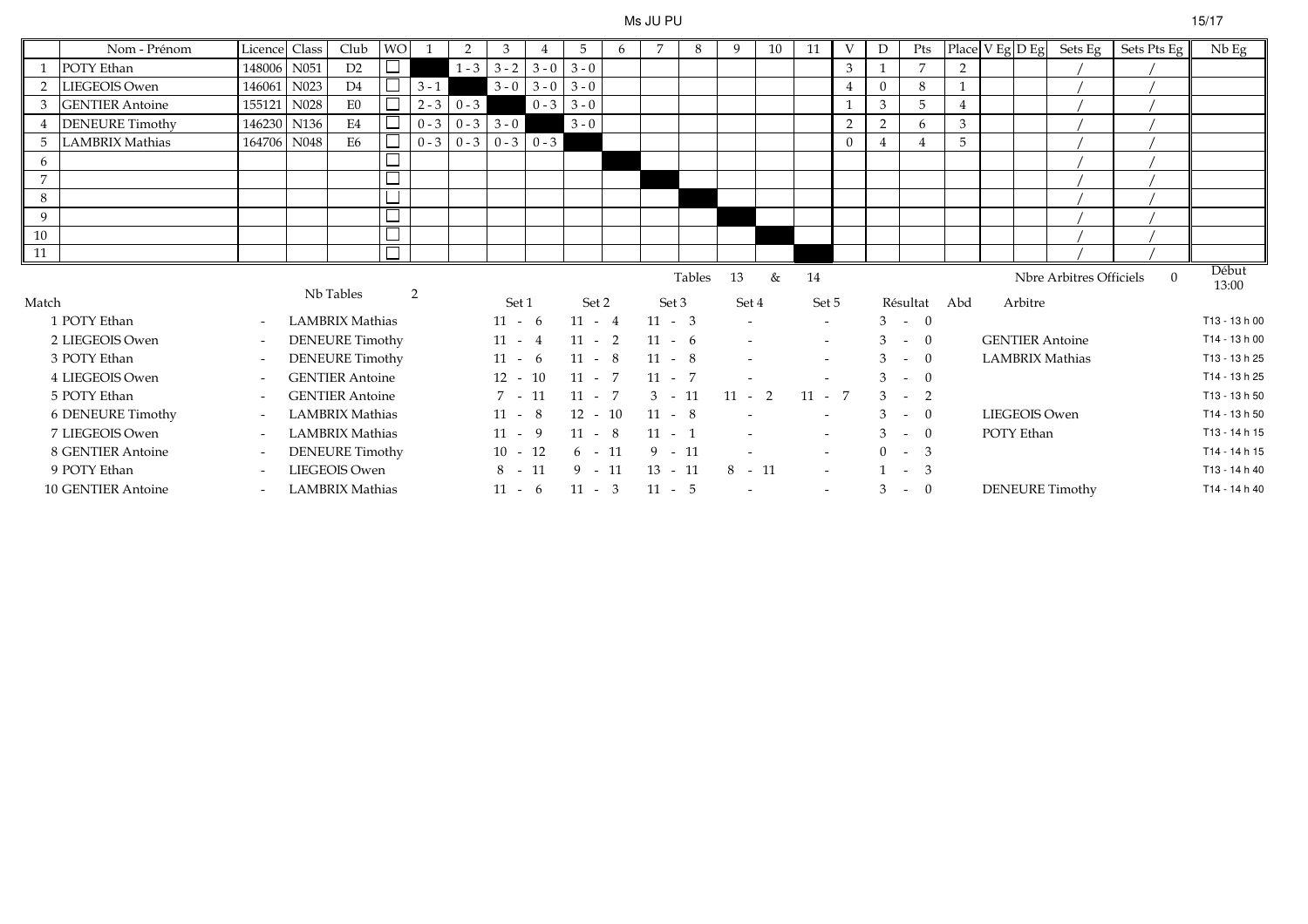# Ms JU PF

|                | Nom - Prénom            | Licence Class            | Club                 | <b>WO</b> |         |                         | 3             |               | 5         | 6 |           | 8      | 9        | 10 | 11        | V              | D | Pts      |                |         | Place $V$ Eg $D$ Eg Sets Eg | Sets Pts Eg   | $Nb$ Eg        |
|----------------|-------------------------|--------------------------|----------------------|-----------|---------|-------------------------|---------------|---------------|-----------|---|-----------|--------|----------|----|-----------|----------------|---|----------|----------------|---------|-----------------------------|---------------|----------------|
|                | <b>GILTIA Tim</b>       | 141967 N051              | B <sub>0</sub>       |           |         | $3 - 2$                 | $3 - 0$ 3 - 0 |               |           |   |           |        |          |    |           | 3              |   | 6        |                |         |                             |               |                |
| $\mathcal{P}$  | <b>STANESCU Gabriel</b> | 143584 N051              | B <sub>0</sub>       |           | $2 - 3$ |                         |               | $3 - 0$ 3 - 0 |           |   |           |        |          |    |           | $\overline{2}$ |   | 5        | $\overline{2}$ |         |                             |               |                |
| 3              | <b>GAONE</b> Mathias    | 148005 N051              | C4                   |           |         | $0 - 3 \ 0 - 3$         |               | $2 - 3$       |           |   |           |        |          |    |           |                | 3 | 3        | $\overline{4}$ |         |                             |               |                |
|                | LIEGEOIS Owen           | 146061 N023              | D4                   |           |         | $0 - 3$ $0 - 3$ $3 - 2$ |               |               |           |   |           |        |          |    |           |                | 2 |          | 3              |         |                             |               |                |
| 5              |                         |                          |                      |           |         |                         |               |               |           |   |           |        |          |    |           |                |   |          |                |         |                             |               |                |
| 6              |                         |                          |                      |           |         |                         |               |               |           |   |           |        |          |    |           |                |   |          |                |         |                             |               |                |
| $\overline{7}$ |                         |                          |                      | المستقبل  |         |                         |               |               |           |   |           |        |          |    |           |                |   |          |                |         |                             |               |                |
| 8              |                         |                          |                      | ᅳ         |         |                         |               |               |           |   |           |        |          |    |           |                |   |          |                |         |                             |               |                |
| 9              |                         |                          |                      |           |         |                         |               |               |           |   |           |        |          |    |           |                |   |          |                |         |                             |               |                |
| 10             |                         |                          |                      |           |         |                         |               |               |           |   |           |        |          |    |           |                |   |          |                |         |                             |               |                |
| 11             |                         |                          |                      |           |         |                         |               |               |           |   |           |        |          |    |           |                |   |          |                |         |                             |               |                |
|                |                         |                          | Nb Tables            |           | 2       |                         |               |               |           |   |           | Tables | 13       | &  | 14        |                |   |          |                |         | Nbre Arbitres Officiels     | $\mathcal{P}$ | Début<br>15:00 |
| Match          |                         |                          |                      |           |         |                         | Set 1         |               | Set 2     |   | Set 3     |        | Set 4    |    | Set 5     |                |   | Résultat | Abd            | Arbitre |                             |               |                |
|                | 1 GILTIA Tim            | $\sim$                   | LIEGEOIS Owen        |           |         |                         | $11 - 2$      |               | $11 - 3$  |   | $11 - 9$  |        |          |    | $\sim$    |                |   | $3 - 0$  |                |         |                             |               | T13 - 15 h 00  |
|                | 2 STANESCU Gabriel      | $\overline{\phantom{a}}$ | <b>GAONE</b> Mathias |           |         |                         | $11 - 5$      |               | $11 - 7$  |   | $11 - 4$  |        |          |    | $\sim$    |                |   | $3 - 0$  |                |         |                             |               | T14 - 15 h 00  |
|                | 3 GILTIA Tim            | $\overline{\phantom{0}}$ | <b>GAONE</b> Mathias |           |         |                         | $11 - 4$      |               | $11 - 7$  |   | $11 - 4$  |        |          |    | $\sim$    |                |   | $3 - 0$  |                |         |                             |               | T13 - 15 h 30  |
|                | 4 STANESCU Gabriel      | $\overline{\phantom{a}}$ | LIEGEOIS Owen        |           |         |                         | $13 - 11$     |               | $11 - 4$  |   | $11 - 1$  |        |          |    |           |                |   | $3 - 0$  |                |         |                             |               | T14 - 15 h 30  |
|                | 5 GILTIA Tim            | $\overline{\phantom{0}}$ | STANESCU Gabriel     |           |         |                         | 6 -           | 11            | 12 - 14   |   | $12 - 10$ |        | $11 - 7$ |    | $13 - 11$ |                |   | $3 - 2$  |                |         |                             |               | T13 - 16 h 00  |
|                | 6 GAONE Mathias         | $\sim$                   | LIEGEOIS Owen        |           |         |                         | $8 - 11$      |               | $13 - 15$ |   | $11 - 6$  |        | $11 - 7$ |    | $8 - 11$  |                |   | $2 - 3$  |                |         |                             |               | T14 - 16 h 00  |